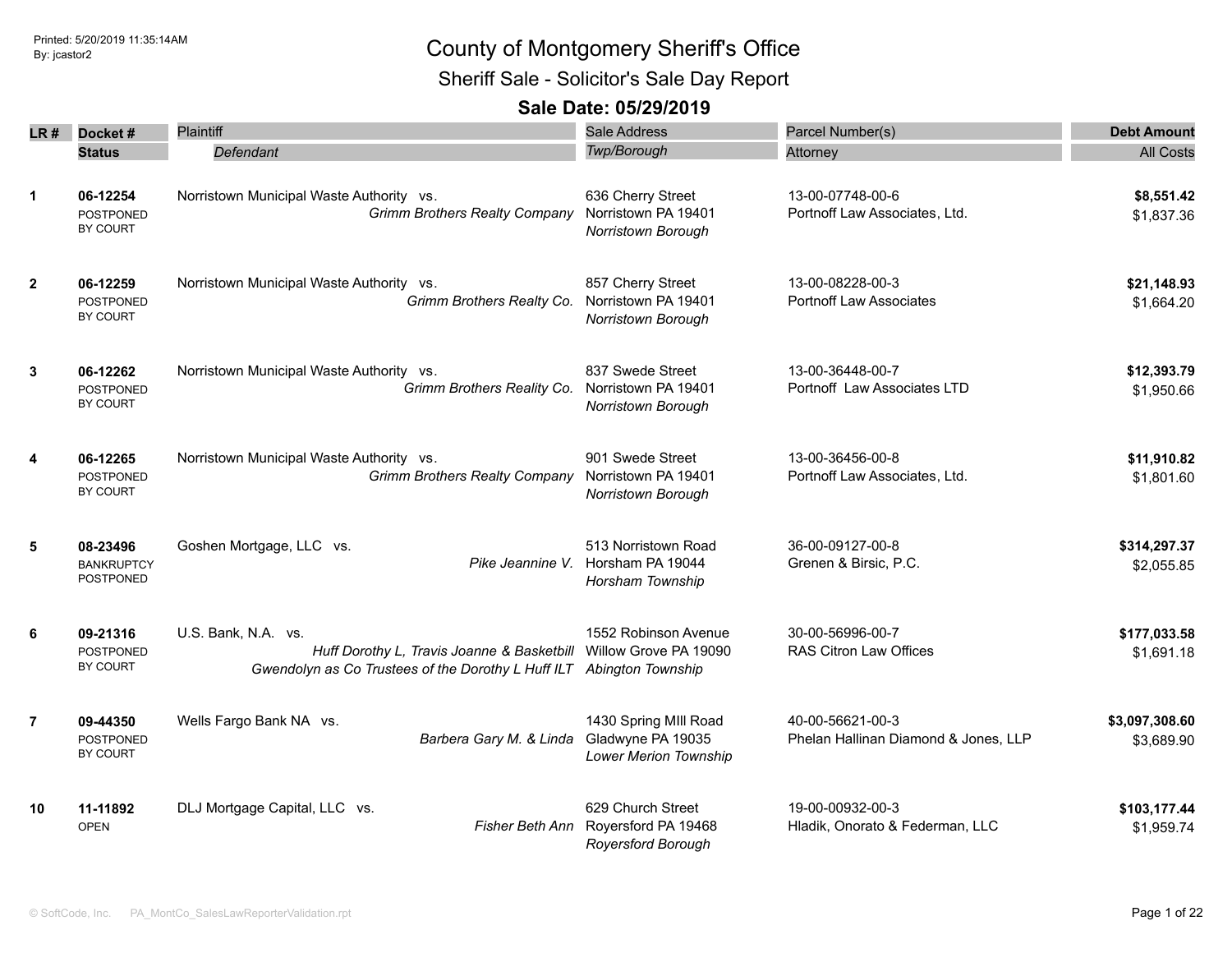### Printed: 5/20/2019 11:35:14AM By: jcastor2 County of Montgomery Sheriff's Office Sheriff Sale - Solicitor's Sale Day Report

| LR # | Docket#                                         | <b>Plaintiff</b>                                                                            | Sale Address                                                                                                                                | Parcel Number(s)                                                            | <b>Debt Amount</b>         |
|------|-------------------------------------------------|---------------------------------------------------------------------------------------------|---------------------------------------------------------------------------------------------------------------------------------------------|-----------------------------------------------------------------------------|----------------------------|
|      | <b>Status</b>                                   | Defendant                                                                                   | Twp/Borough                                                                                                                                 | Attorney                                                                    | <b>All Costs</b>           |
|      |                                                 |                                                                                             |                                                                                                                                             |                                                                             |                            |
| 13   | 11-27006<br>POSTPONED                           | Golf Ridge Homeowners' Association vs.<br>Revell James & Gray Alice                         | 100 Saint Andrews<br>Boulevard<br>Limerick PA 19468<br>Limerick Township                                                                    | 37-00-04439-57-3<br>Michael J. Sheridan, Esq                                | \$16,183.00<br>\$2,461.46  |
| 14   | 12-03652<br><b>POSTPONED</b>                    | U.S. Bank National Association vs.<br>Piccone Joy B. a/k/a Joy Harleysville PA 19438        | 591 Haldeman Road<br>Lower Salford Township                                                                                                 | 50-00-00871-60-9 and<br>50-00-00871-00-6<br>McCabe, Weisberg & Conway, P.C. | \$885,133.33<br>\$3,510.38 |
| 17   | 12-23065<br><b>POSTPONED</b>                    | Sovereign Bank, N.A. vs.<br>Buono Benjamin P. & Friedberger Alma T.                         | 703 Swade Road<br>Glenside PA 19038<br>Springfield Township                                                                                 | 52-00-17200-00-1<br>Phelan Hallinan Diamond & Jones, LLP                    | \$448,611.52<br>\$2,570.42 |
| 18   | 12-29945<br><b>POSTPONED</b><br>BY COURT        | Lower Pottsgrove Township Municipal Authority vs.<br>Carpenter Kimberly A                   | 2074 Sunnyside Avenue<br>Pottstown PA 19464<br>Lower Pottsgrove Township                                                                    | 42-00-04813-00-5<br>Portnoff Law Associates, Ltd.                           | \$1,580.66<br>\$1,387.44   |
| 19   | 12-29947<br><b>POSTPONED</b><br>BY COURT        | Lower Pottsgrove Township vs.<br>Carpenter Kimberly A.                                      | 1265 Woodmere Road<br>Pottstown PA 19464<br>Lower Pottsgrove Township                                                                       | 42-00-05429-27-1<br>Portnoff Law Associates, Ltd.                           | \$2,172.55<br>\$1,508.95   |
| 21   | 13-04566<br><b>POSTPONED</b><br>BY COURT        | Deutsche Bank National Trust Company vs.<br>Prempeh Anitra a/k/a Anitra A. & Roberts Jimmie | 1618 Rockwell Road<br>Abington PA 19001<br>Abington Township                                                                                | 30-00-57372-00-9<br>Phelan Hallinan Diamond & Jones, LLP                    | \$153,723.81<br>\$2,588.46 |
| 25   | 13-12920<br><b>POSTPONED</b><br><b>BY COURT</b> | Pottstown School District vs.<br>Velez Daniel E.                                            | 75 North Franklin Street<br>Pottstown PA 19464<br>Pottstown Borough                                                                         | 16-00-10404-00-2<br>Portnoff Law Associates, Ltd.                           | \$4.036.37<br>\$1,424.42   |
| 28   | 13-21738<br><b>BANKRUPTCY</b><br>POSTPONED      | Wells Fargo Bank, N.A. vs.                                                                  | 107 William Penn Drive<br>Stayton Elisabete aka 107 William Penn Drive<br>Condo 107<br>Norristown PA 19403<br><b>West Norriton Township</b> | 63-00-09446-07-6<br>Phelan Hallinan Diamond & Jones, LLP                    | \$253,613.51<br>\$2,240.03 |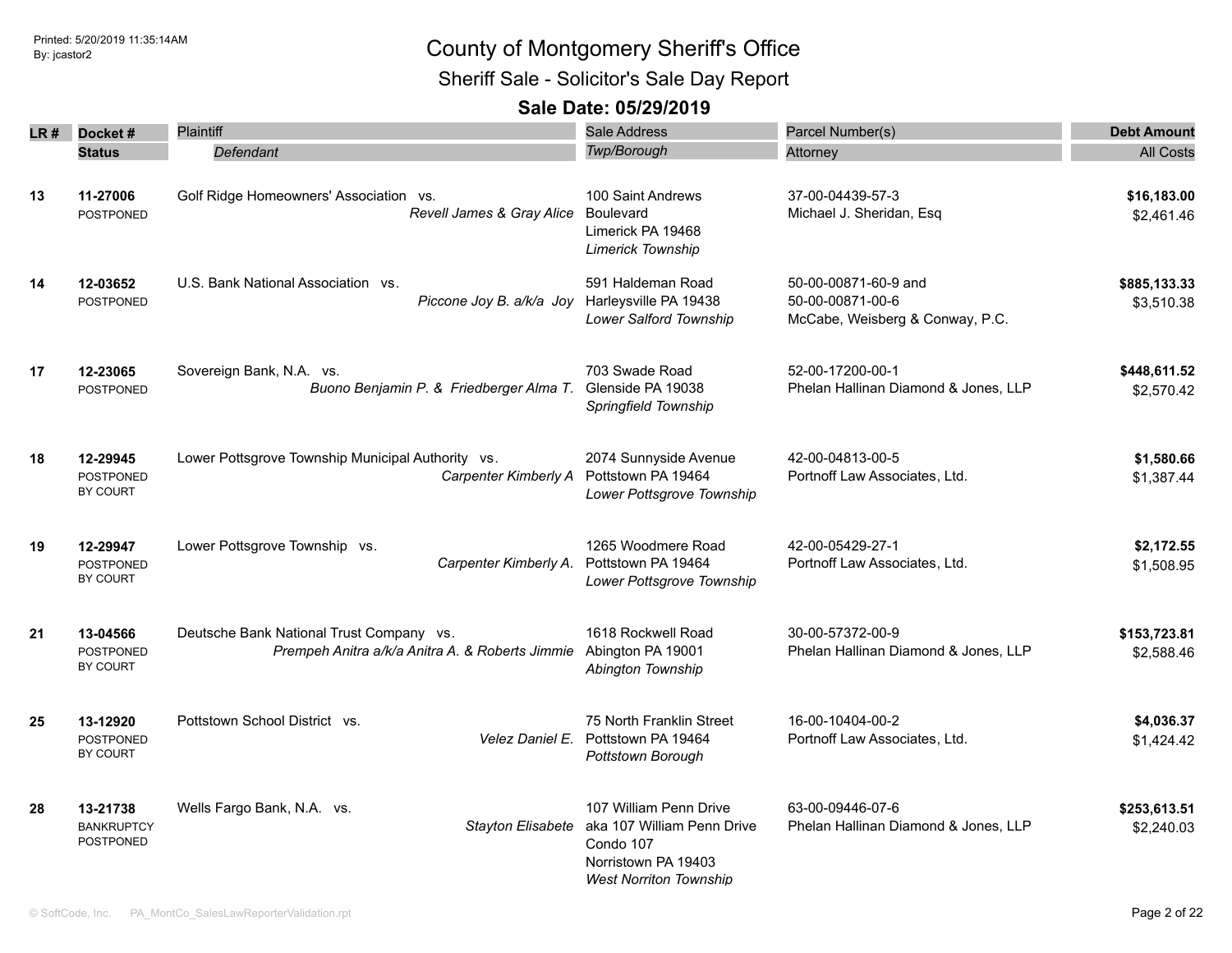Sheriff Sale - Solicitor's Sale Day Report

| LR # | Docket#                                    | Plaintiff                                                                      | <b>Sale Address</b>                                                                               | Parcel Number(s)                                         | <b>Debt Amount</b>         |
|------|--------------------------------------------|--------------------------------------------------------------------------------|---------------------------------------------------------------------------------------------------|----------------------------------------------------------|----------------------------|
|      | <b>Status</b>                              | Defendant                                                                      | Twp/Borough                                                                                       | Attorney                                                 | <b>All Costs</b>           |
| 29   | 13-24286<br><b>POSTPONED</b>               | U.S. Bank Trust National Association vs.<br>Spady, Jr. Winslow D               | 7307 Oak Avenue<br>Melrose Park PA 19027<br>Cheltenham Township                                   | 31-00-20803-00-1<br>McCabe, Weisberg & Conway, PC        | \$144,994.92<br>\$1,839.17 |
| 30   | 13-25076<br><b>OPEN</b>                    | U.S. Bank Trust, N. A. vs.<br>Boileau Thomas E. & Mercedes C.                  | 17 Concord Place<br>Unit 17<br>Hatboro PA 19040<br>Hatboro Borough                                | 08-00-00782-16-4<br>Tucker Arensberg, P.C.               | \$186,744.84<br>\$2,241.34 |
| 31   | 13-26872<br><b>POSTPONED</b>               | Federal National Mortgage Association vs.<br>Bross Pamela M. & Robert M. Jr.   | 3890 Round Meadow Lane<br>Hatboro PA 19040<br><b>Upper Moreland Township</b>                      | 59-00-15472-00-3<br>Tucker Arensberg, P. C.              | \$183,817.32<br>\$2,950.61 |
| 34   | 13-35851<br><b>POSTPONED</b><br>BY COURT   | Vist Bank vs.<br>Peta, Jr. Frank J. & Anna Marie                               | 68 Madison Avenue<br>Bala Cynwyd PA 19004<br><b>Lower Merion Township</b>                         | 40-00-33872-00-9<br>Law Offices Of Joseph L. Haines LLC  | \$111,988.40<br>\$2,763.70 |
| 35   | 14-03197<br><b>BANKRUPTCY</b><br>POSTPONED | Bank of America, N.A. vs.<br>Penhollow Eileen J. & Montgomery Stan AKA Stan B. | 2330 Nylsor Avenue<br>Abington PA 19001<br>Abington Township                                      | 30-00-47204-00-7<br>Shapiro & DeNardo, LLC               | \$234,119.65<br>\$1,569.95 |
| 39   | 14-09638<br>POSTPONED<br>BY COURT          | US Bank N.A. vs.<br>Ramsey Arlene                                              | 1318 Beech Street<br>aka 1318 West Beech<br><b>Street</b><br>Norristown PA 19401                  | 13-00-04520-00-3<br>Phelan Hallinan Diamond & Jones, LLP | \$308,998.73<br>\$3,014.92 |
| 40   | 14-09784<br><b>OPEN</b>                    | Wilmington Savings Fund Society vs.<br>Gorbaty Elan W.                         | Norristown Borough<br>162 Edgehill Road<br><b>Lower Merion PA</b><br><b>Lower Merion Township</b> | 40-00-16412-00-9<br>McCabe, Weisberg & Conway, P.C.      | \$168,812.43<br>\$2,155.36 |
| 41   | 14-10300<br><b>POSTPONED</b><br>BY COURT   | U.S Bank N.A. vs.<br>Moyer Gary aka Gary D, Sr & Cathy aka Cathy L aka         | 1383 Oakdale Drive<br>Pottstown PA 19464<br>Kathy Lower Pottsgrove Township                       | 42-00-03231-44-4<br>Phelan Hallinan Diamond & Jones, LLP | \$344,124.82<br>\$1,710.09 |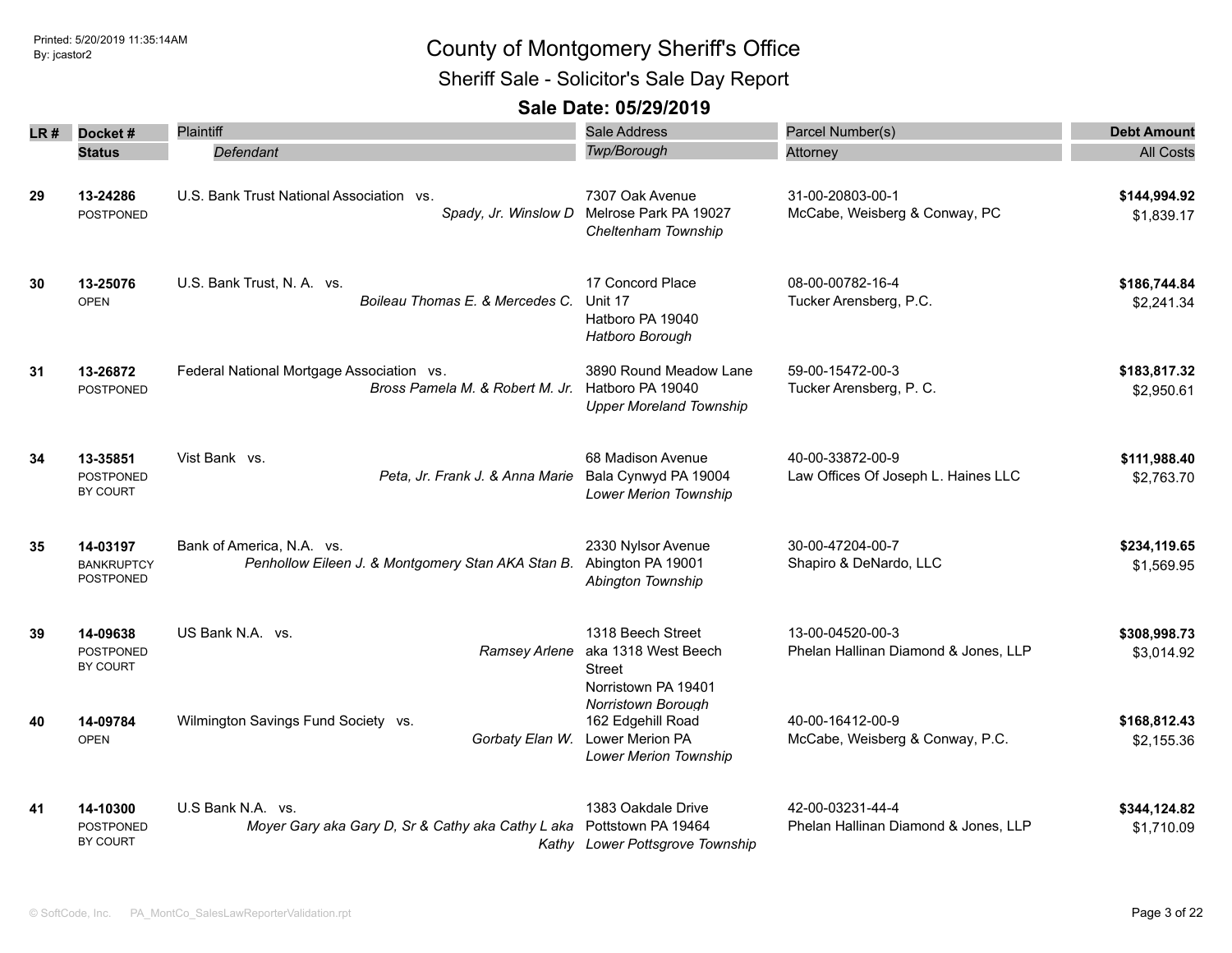Sheriff Sale - Solicitor's Sale Day Report

| LR # | Docket#                                  | Plaintiff                                                                         | <b>Sale Address</b>                                                                       | Parcel Number(s)                                         | <b>Debt Amount</b>         |
|------|------------------------------------------|-----------------------------------------------------------------------------------|-------------------------------------------------------------------------------------------|----------------------------------------------------------|----------------------------|
|      | <b>Status</b>                            | Defendant                                                                         | Twp/Borough                                                                               | Attorney                                                 | <b>All Costs</b>           |
| 43   | 14-10529<br><b>POSTPONED</b>             | Wells Fargo Bank, N.A. vs.                                                        | 405 Marie Road<br>Elliott Jr. Mark James Lower Gwynedd PA 19002<br>Lower Gwynedd Township | 39-00-02470-00-2<br>Powers Kirn, LLC                     | \$118,468.12<br>\$3,318.65 |
| 47   | 14-18896<br><b>POSTPONED</b>             | Lower Pottsgrove Township Municipal Authority vs.<br>Talbott, Lauren M.           | 101 Village Lane<br>Lower Pottsgrove PA<br>Lower Pottsgrove Township                      | 42-00-04529-00-1<br>Portnoff Law Associates, Ltd.        | \$1,891.69<br>\$1,537.35   |
| 52   | 14-24100<br><b>POSTPONED</b><br>BY COURT | Capital One, N.A. vs.<br>Speranza Joseph M                                        | 105 Darter Lane<br>North Wales PA 19454<br><b>Montgomery Township</b>                     | 46-00-00695-02-4<br>McCarter & English, LLP              | \$442,941.56<br>\$2,055.58 |
| 53   | 14-27426<br>POSTPONED                    | Upper Moreland-Hatboro Joint Sewer Authority vs.<br>Calloway, Raymond L.          | 418 Vincent Road<br>Willow Grove PA 19090<br><b>Upper Moreland Township</b>               | 59-00-17830-00-3<br>Portnoff Law Associates, Ltd.        | \$1,723.21<br>\$1,658.75   |
| 55   | 14-29951<br><b>POSTPONED</b>             | U.S. Bank National Assciation vs.<br>Laird Susan a/k/a Susan L. & Strikwerda Gene | 3126 Shirlene Road<br>East Norriton PA 19403<br><b>East Norriton Township</b>             | 33-00-07966-00-2<br>Shapiro & DeNardo, LLC               | \$334,811.49<br>\$1,869.32 |
| 63   | 15-10063<br><b>POSTPONED</b><br>BY COURT | Pottstown School District vs.<br>Ribick, Jr Robert M                              | 520 North Evans Street<br>Pottstown PA 19464<br>Pottstown Borough                         | 16-00-07688-00-9<br>Portnoff Law Associates LTD.         | \$4,969.34<br>\$1,433.98   |
| 65   | 15-10632<br><b>POSTPONED</b><br>BY COURT | US Bank National Association vs.<br>Dellose Tina & Domenic aka Domeonic & USA     | 21 Simmons Road<br>Perkiomenville PA 18074<br>Lower Frederick Township                    | 38-00-02458-00-6<br>Phelan Hallinan Diamond & Jones, LLP | \$980,693.27<br>\$1,617.26 |
| 66   | 15-12379<br><b>POSTPONED</b>             | Lower Pottsgrove Township Municipal Authority vs.<br>Updegrove Tina               | 3803 Walnut Ridge<br>Pottstown PA 19464<br>Lower Pottsgrove Township                      | 42-00-05119-78-8<br>Portnoff Law Associates, Ltd.        | \$1,813.20<br>\$2,124.12   |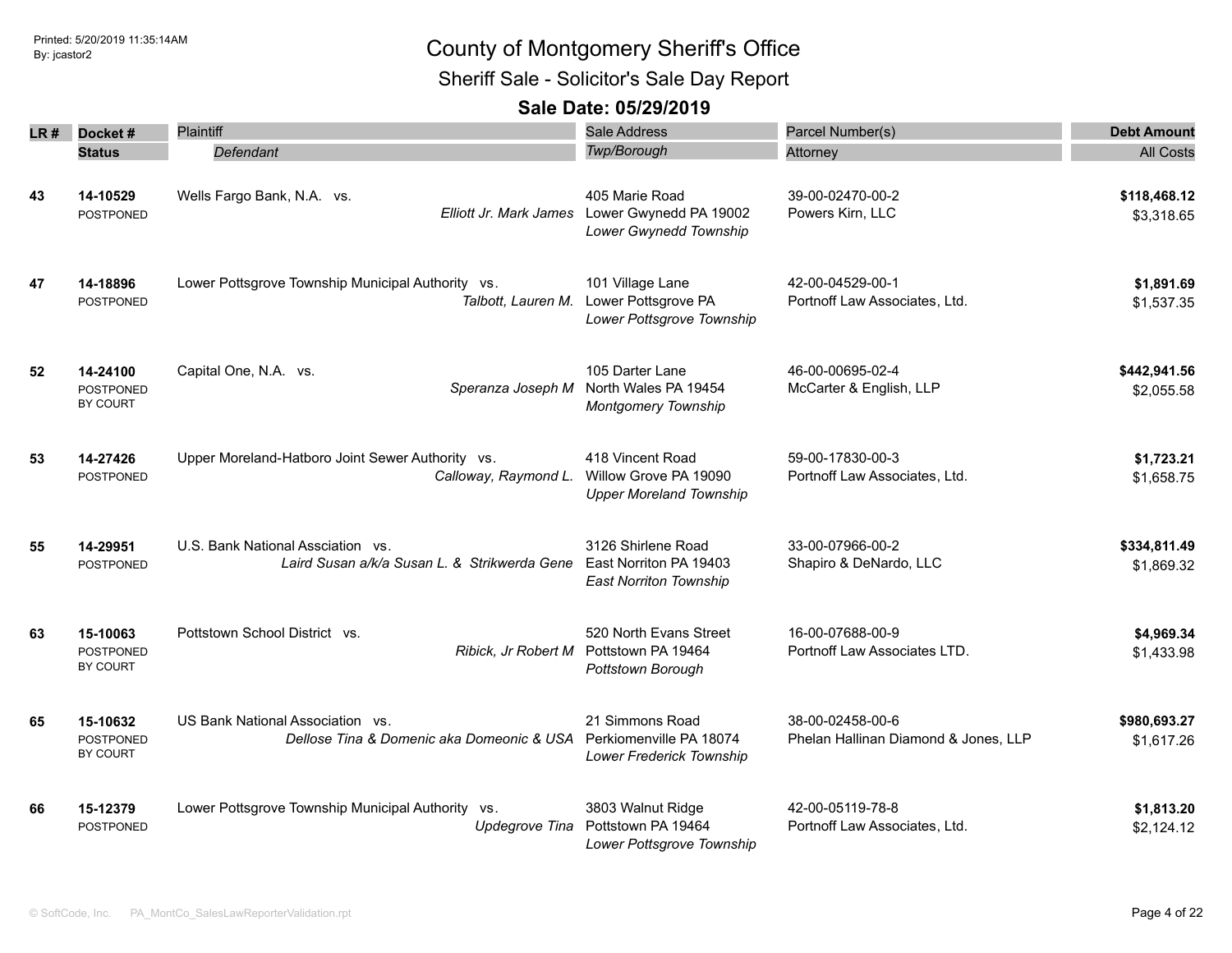Sheriff Sale - Solicitor's Sale Day Report

| LR # | Docket#                                         | <b>Plaintiff</b>                                                                                          | <b>Sale Address</b>                                                             | Parcel Number(s)                                         | <b>Debt Amount</b>         |
|------|-------------------------------------------------|-----------------------------------------------------------------------------------------------------------|---------------------------------------------------------------------------------|----------------------------------------------------------|----------------------------|
|      | <b>Status</b>                                   | Defendant                                                                                                 | Twp/Borough                                                                     | Attorney                                                 | <b>All Costs</b>           |
| 67   | 15-14097<br><b>POSTPONED</b><br>BY COURT        | Ocwen Loan Servicing, LLC vs.<br>Whitley Melissa A.                                                       | 808 Forrest Avenue<br>Norristown PA 19401<br>Norristown Borough                 | 13-00-11444-00-9<br><b>RAS Citron Law Offices</b>        | \$110,300.73<br>\$2,006.76 |
| 68   | 15-14230<br><b>POSTPONED</b><br>BY COURT        | Borough of Pottstown and Pottstown Borough Authority<br>VS.<br>Kissinger Kathleen F.                      | 306 North Evans Street<br>Pottstown PA 19464<br><b>Pottstown Borough</b>        | 16-00-07532-00-3<br>Portnoff Law Associates, Ltd.        | \$1,541.99<br>\$1,550.97   |
| 69   | 15-20106<br>POSTPONED<br>BY COURT               | Wells Fargo Bank, N.A. vs.<br>Lindsey Anglos M. & Shinok K.                                               | 109 Cardinal Way<br>NorthWales PA 19454<br><b>Upper Gwynedd Township</b>        | 56-00-00840-02-2<br>Manley Deas Kochalski, LLC           | \$308,940.80<br>\$2,451.42 |
| 70   | 15-20147<br>POSTPONED                           | Federal National Mortgage Association vs.<br>Gregory Michele aka Michelle S., aka Faust Michelle          | 204 Egypt Road<br>Mont Clare PA 19453<br><b>Upper Providence</b><br>Township    | 61-00-01432-00-1<br>Martha E. Von Rosenstiel, P.C.       | \$170,434.04<br>\$1,636.79 |
| 73   | 15-22885<br><b>POSTPONED</b><br><b>BY COURT</b> | Deutsche Bank National Trust Company vs.<br>Thompson George A & Deborah A aka Deborah & Abington PA 19001 | 2473 Radcliffe Avenue<br><b>USA</b> Abington Township                           | 30-00-54988-00-8<br>Phelan Hallinan Diamond & Jones, LLP | \$251,794.82<br>\$2,958.19 |
| 74   | 15-23391<br><b>POSTPONED</b>                    | Cascade Funding RM1 Alternative Holdings, LLC vs.<br>Sturrock Mary P. & Ian                               | 6011 Cannon Hill Road<br>Fort Washington PA 19034<br><b>Whitemarsh Township</b> | 65-00-01555-00-9<br>McCabe, Weisberg & Conway, P.C.      | \$438,033.31<br>\$1,961.90 |
| 76   | 15-24009<br><b>BANKRUPTCY</b><br>POSTPONED      | Ocwen Loan Servicing, LLC vs.<br>Smith Linda F aka Linda & USA Wyncote PA 19095                           | 21 Evergreen Avenue<br>Cheltenham Township                                      | 31-00-09673-00-7<br>Stern & Eisenberg, PC                | \$135,375.78<br>\$2,181.42 |
| 77   | 15-24845<br><b>OPEN</b>                         | LSF9 Master Participation Trust vs.<br>Oliver Rena, Timothy, & Renaissance Trust Of<br>Hatboro            | 500 South Warminster<br>Road<br>Hatboro PA 19040<br>Hatboro Borough             | 08-00-05719-00-6<br>Phelan Hallinan Diamond & Jones, LLP | \$692,028.27<br>\$2,777.27 |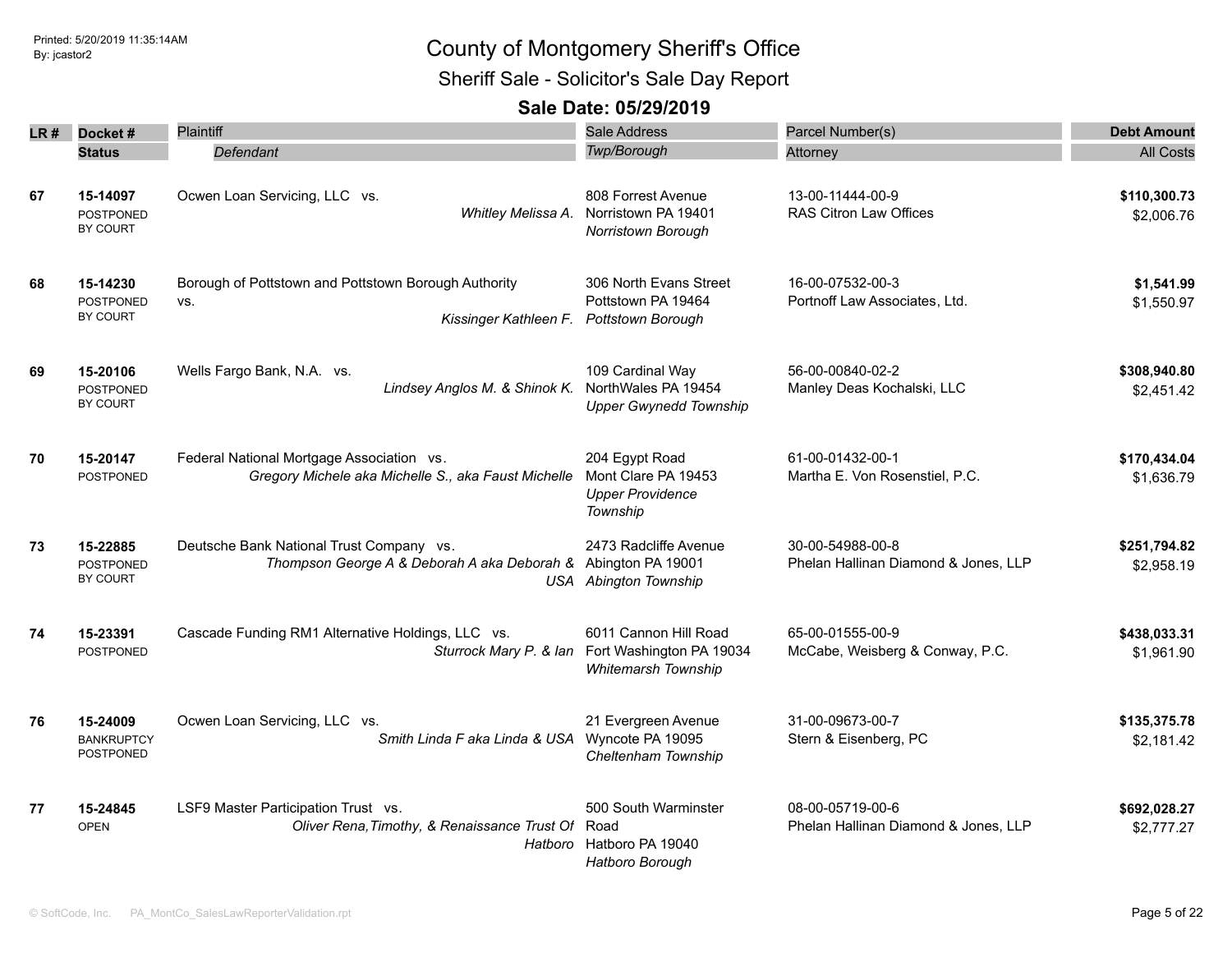Sheriff Sale - Solicitor's Sale Day Report

| LR # | Docket#                                  | Plaintiff                                                                                               | <b>Sale Address</b>                                                                           | Parcel Number(s)                                                   | <b>Debt Amount</b>         |
|------|------------------------------------------|---------------------------------------------------------------------------------------------------------|-----------------------------------------------------------------------------------------------|--------------------------------------------------------------------|----------------------------|
|      | <b>Status</b>                            | Defendant                                                                                               | <b>Twp/Borough</b>                                                                            | Attorney                                                           | <b>All Costs</b>           |
| 81   | 15-31408<br><b>OPEN</b>                  | JP Morgan Chase Bank, N.A. vs.<br>Trznadel Suzanne M., U.S.A & Department of                            | 1634 Sullivan Drive<br>Blue Bell PA 19422<br>Treasury Whitpain Township                       | 66-00-07069-00-2<br>Shapiro & DeNardo, LLC                         | \$371,707.04<br>\$2,225.75 |
| 83   | 16-00798<br><b>POSTPONED</b>             | Wells Fargo Bank, N.A. vs.                                                                              | 8124 Hawthorne Lane<br>Ackridge, Vernon D. Cheltenham PA 19012<br>Cheltenham Township         | 31-00-13825-00-4<br>Powers Kirn & Associates, LLC                  | \$95,559.60<br>\$2,672.30  |
| 84   | 16-01735<br><b>POSTPONED</b>             | The Bank of New York vs.<br>Schwartz Ronald & Lori Ambler PA 19002                                      | 1756 Hood Lane<br><b>Upper Dublin Township</b>                                                | 54-00-08680-86-9<br>Law Offices of Gregory Javardian               | \$445,900.34<br>\$2,823.23 |
| 86   | 16-01777<br><b>POSTPONED</b>             | LSF9 Master Participation Trust vs.<br>Hetrick, Robert & Leatrice M.                                    | 974 North Washington<br><b>Street</b><br>Pottstown PA 19464<br>Pottstown Borough              | 16-00-32224-00-7<br>McCabe, Weisberg & Conway, P. C.               | \$149,068.25<br>\$1,832.18 |
| 87   | 16-03400<br>POSTPONED<br>BY COURT        | Pottstown School District vs.<br>Lloyd Jemal                                                            | 9 East Second Street<br>Pottstown PA 19464<br>Pottstown Borough                               | 16-00-25244-00-3<br>Portnoff Law Associates, Ltd.                  | \$2,857.52<br>\$1,608.97   |
| 88   | 16-04840<br><b>POSTPONED</b><br>BY COURT | Asian Bank vs.<br>613 Sonada Associates, LLC                                                            | 613 West Cheltenham<br>Avenue<br>aka 613 Cheltenham aka<br>613 City Line Ave                  | 31-00-05488-00-7, 31-00-05491-00-4<br>Eisenberg, Gold & Cettei, PC | \$576,462.70<br>\$2,486.48 |
| 90   | 16-06878<br><b>POSTPONED</b><br>BY COURT | Deutsche Bank National Trust Company vs.<br>Deshields Lynette L aka DE Shields Lynette L aka<br>Lynette | Elkins Park PA 19027<br>332 Logan Avenue<br>Glenside PA 19038<br><b>Upper Dublin Township</b> | 54-00-07315-12-7<br>Phelan Hallinan Diamond & Jones, LLP           | \$310,029.07<br>\$2,598.99 |
| 92   | 16-07675<br>POSTPONED                    | Wilmington Savings Fund Society, FSB vs.<br>Ariyamitr, Bringkop & Saniya                                | 1869 Willow Avenue<br>Willow Grove PA 19090<br><b>Upper Dublin Township</b>                   | 54-00-17011-00-8<br>Powers Kirn & Associates, LLC                  | \$57,433.23<br>\$2,239.82  |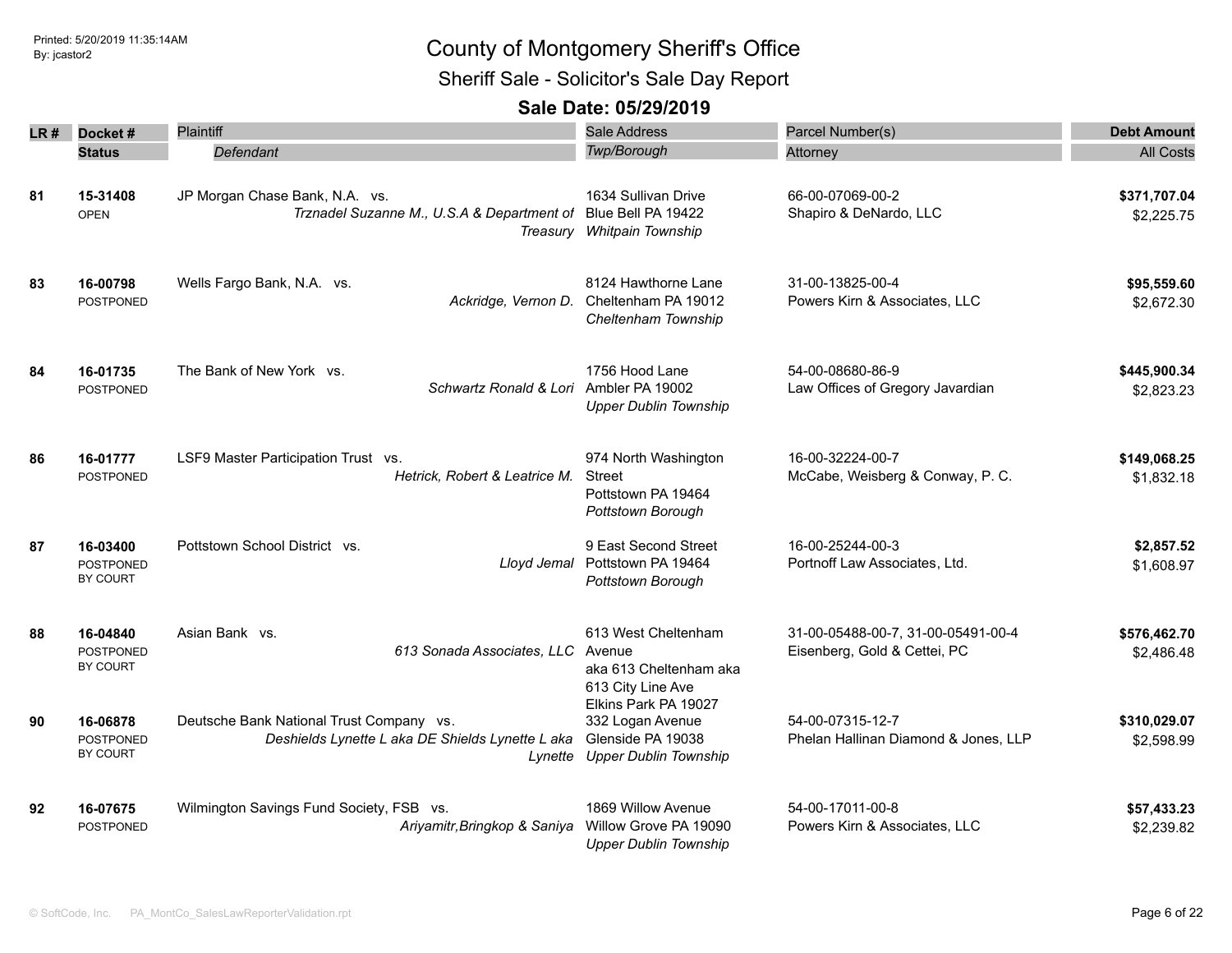Sheriff Sale - Solicitor's Sale Day Report

| LR# | Docket#                                         | <b>Plaintiff</b>                                                                                                                    | <b>Sale Address</b>                                                              | Parcel Number(s)                                         | <b>Debt Amount</b>         |
|-----|-------------------------------------------------|-------------------------------------------------------------------------------------------------------------------------------------|----------------------------------------------------------------------------------|----------------------------------------------------------|----------------------------|
|     | <b>Status</b>                                   | Defendant                                                                                                                           | <b>Twp/Borough</b>                                                               | Attorney                                                 | <b>All Costs</b>           |
| 94  | 16-09753<br><b>POSTPONED</b>                    | Live Well Financial, Inc. vs.<br>Hobbs, Brandon, Karen, Christopher Sr., Unknown &<br>Known Surviving Heir of Booker T. Jr. (dec'd) | 2204 Brandenburg Way<br>King of Prussia PA 19406<br><b>Upper Merion Township</b> | 58-00-02006-15-9<br>McCabe, Weisberg & Conway, P.C.      | \$187,178.07<br>\$1,636.87 |
| 98  | 16-12690<br><b>OPEN</b>                         | Bank of America, N.A. vs.<br>Young Efelda M.                                                                                        | 316 Curtis Drive<br>Wyncote PA 19095<br>Cheltenham Township                      | 31-00-07885-00-4<br>RAS Citron Law Offices               | \$266,411.72<br>\$2,090.40 |
| 99  | 16-15203<br><b>POSTPONED</b>                    | MTGLQ Investors, L.P. vs.<br>Carnarvon Nicole & Dyer Jenilee                                                                        | 1816 Erlen Road<br>Elkins Park PA 19027<br>Cheltenham Township                   | 31-00-09592-00-7<br>Stern & Eisenberg, P.C.              | \$259,371.28<br>\$2,226.26 |
| 101 | 16-15630<br><b>POSTPONED</b><br><b>BY COURT</b> | Township of Upper Pottsgrove vs.<br>Edwards Jamesha K                                                                               | 1583 Laura Lane<br>Pottstown PA 19464<br><b>Upper Pottsgrove Township</b>        | 60-00-01629-26-4<br>Portnoff Law Associates LTD.         | \$1,349.01<br>\$1,836.37   |
| 102 | 16-19996<br><b>POSTPONED</b>                    | Borough of Pottstown and Pottstown Borough Authority<br>VS.<br>JDL Property Management, LLC                                         | 512 Chestnut Street<br>Pottstown PA 19464<br><b>Pottstown Borough</b>            | 16-00-05676-00-5<br>Portnoff Law Associates, Ltd.        | \$1,340.92<br>\$1,221.60   |
| 103 | 16-20197<br><b>POSTPONED</b><br><b>BY COURT</b> | U.S. Bank, N.A. vs.<br>Wenhold Scott & Regina aka Gina M                                                                            | 61 Durham Circle<br>Schwenksville PA 19473<br>Limerick Township                  | 37-00-00657-90-5<br>Phelan Hallinan Diamond & Jones, LLP | \$570,955.11<br>\$2,434.00 |
| 105 | 16-22402<br><b>BANKRUPTCY</b><br>POSTPONED      | US Bank National Association vs.<br>Strong Candice L aka Candice                                                                    | 324 Northview Avenue<br>Telford PA 18969<br><b>Telford Borough</b>               | 22-02-01693-00-2<br>Phelan Hallinan Diamond & Jones, LLP | \$123,539.53<br>\$1,735.95 |
| 106 | 16-22930<br><b>OPEN</b>                         | Federal National Mortgage Association ("Fannie Mae")<br>VS.<br>Organtini Christopher and Dawn                                       | 555 East Main Street<br>Norristown PA 19401<br><b>Norristown Borough</b>         | 13-00-22176-00-5<br>Martha E. Von Rosenstiel, P.C.       | \$47,652.14<br>\$1,990.81  |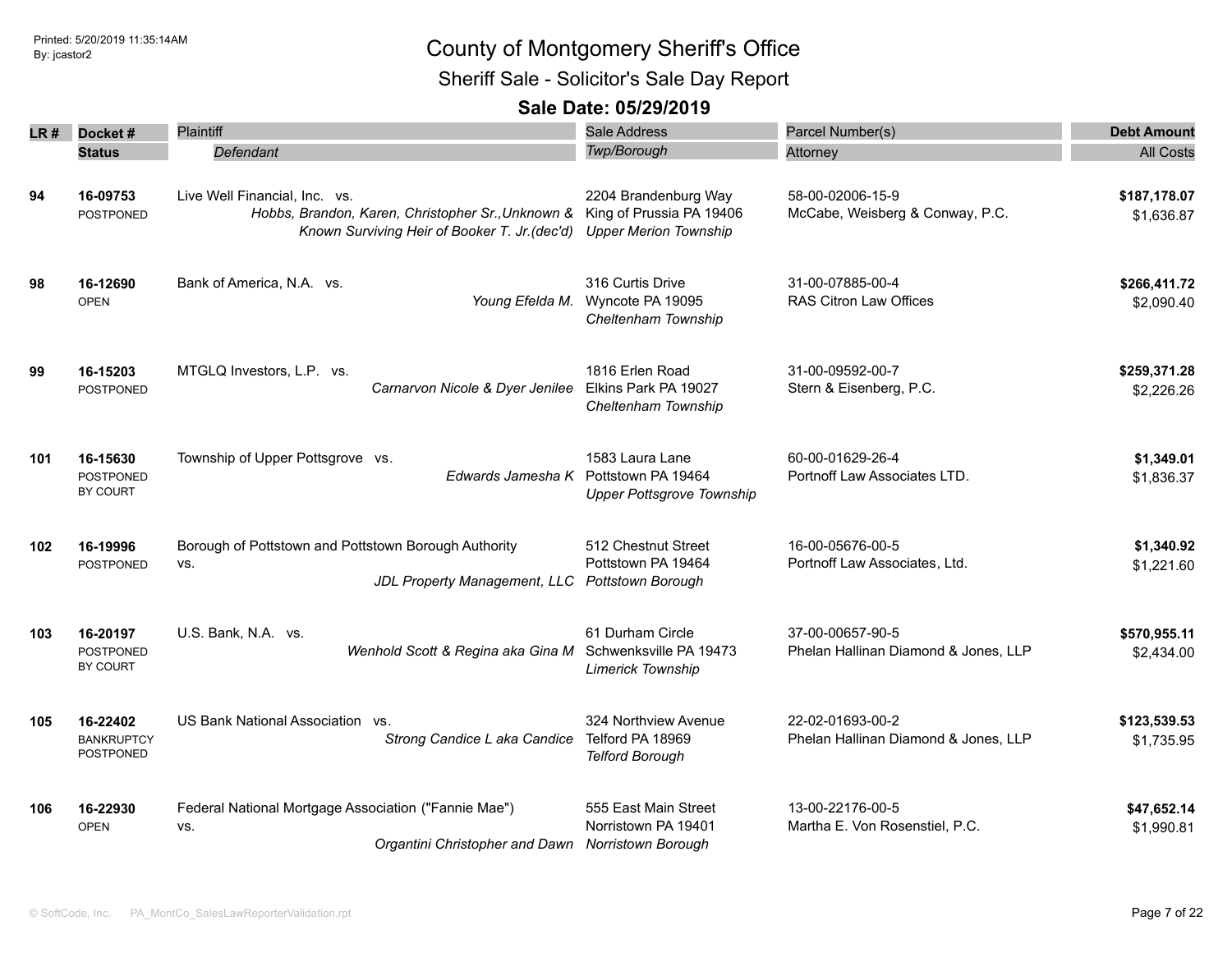Sheriff Sale - Solicitor's Sale Day Report

| LR # | Docket#                                  | <b>Plaintiff</b>                                                                 | Sale Address                                                                                            | Parcel Number(s)                                        | <b>Debt Amount</b>           |
|------|------------------------------------------|----------------------------------------------------------------------------------|---------------------------------------------------------------------------------------------------------|---------------------------------------------------------|------------------------------|
|      | <b>Status</b>                            | Defendant                                                                        | Twp/Borough                                                                                             | Attorney                                                | <b>All Costs</b>             |
| 107  | 16-23296<br><b>POSTPONED</b><br>BY COURT | MV051, LLC vs.<br>Case Carla M. aka Sorrells Carla                               | 1506 Willow Avenue<br>Elkins Park PA 19027<br>Cheltenham Township                                       | 31-00-28843-00-7<br>Norris McLaughlin & Marcus, P.A.    | \$28,821.59<br>\$1,677.12    |
| 108  | 16-24254<br><b>POSTPONED</b>             | Specialized Loan Servicing, LLC vs.<br>Ariyamitr Bringkop & Saniva AKA Saniya    | 1869 Willow Avenue<br>Willow Grove PA 19090<br><b>Upper Dublin Township</b>                             | 54-00-17011-00-8<br>KML Law Group, P. C.                | \$142,554.09<br>\$2,015.51   |
| 112  | 16-26702<br><b>POSTPONED</b>             | Carrington Mortgage Services, LLC vs.<br>Mercado Marcos & Amarillis              | 214 Paper Mill Road<br>Oreland PA 19075<br>Springfield Township                                         | 52-00-13312-00-1<br>Shapiro & DeNardo, LLC              | \$337,858.43<br>\$1.790.45   |
| 114  | 16-27225<br><b>OPEN</b>                  | Bayview Loan Servicing, LLC vs.<br><b>Bucci Carol &amp; Rocco</b>                | 1720 Hood Lane<br>Maple Glen PA 19002<br><b>Upper Dublin Township</b>                                   | 54-00-08680-77-9<br>Mattleman, Weinroth & Miller, P.C.  | \$340,358.58<br>\$2,157.90   |
| 115  | 16-28035<br><b>POSTPONED</b>             | Elizon Master Participation Trust 1 vs.<br>Bickings, Michael                     | 440 Manor Road<br>Hatboro PA 19040<br><b>Upper Moreland Township</b>                                    | 59-00-12058-00-6<br>Powers Kirn Associates LLC          | \$275,182.47<br>\$2,736.58   |
| 117  | 16-28762<br>POSTPONED<br>BY COURT        | LSF10 Master Participation Trust vs.                                             | 201 Commons Lane<br>Brown William P Collegeville PA 19426<br>Perkiomen Township                         | 48-00-00611-00-7<br>Richard M. Squire & Associates, LLC | \$340,727.65<br>\$1,645.49   |
| 118  | 16-30002<br><b>POSTPONED</b>             | The Bank of New York Mellon vs.<br>Fitzgerald, Steve L.L.P. & Ejimonyeugwo Rufus | 406 Highgate Drive<br>Ambler PA 19002<br>Horsham Township                                               | 36-00-05009-60-7<br>Milstead & Associates, LLC          | \$1,265,925.40<br>\$2,174.01 |
| 119  | 16-30014<br><b>OPEN</b>                  | Wilmington Savings Fund Society, FSB vs.<br>JABMD II, LLC                        | 1000 Valley Forge Circle<br><b>Unit 711</b><br>King of Prussia PA 19406<br><b>Upper Merion Township</b> | 58-00-19301-25-2<br>Reed Smith, LLP                     | \$6,976,119.53<br>\$2,570.19 |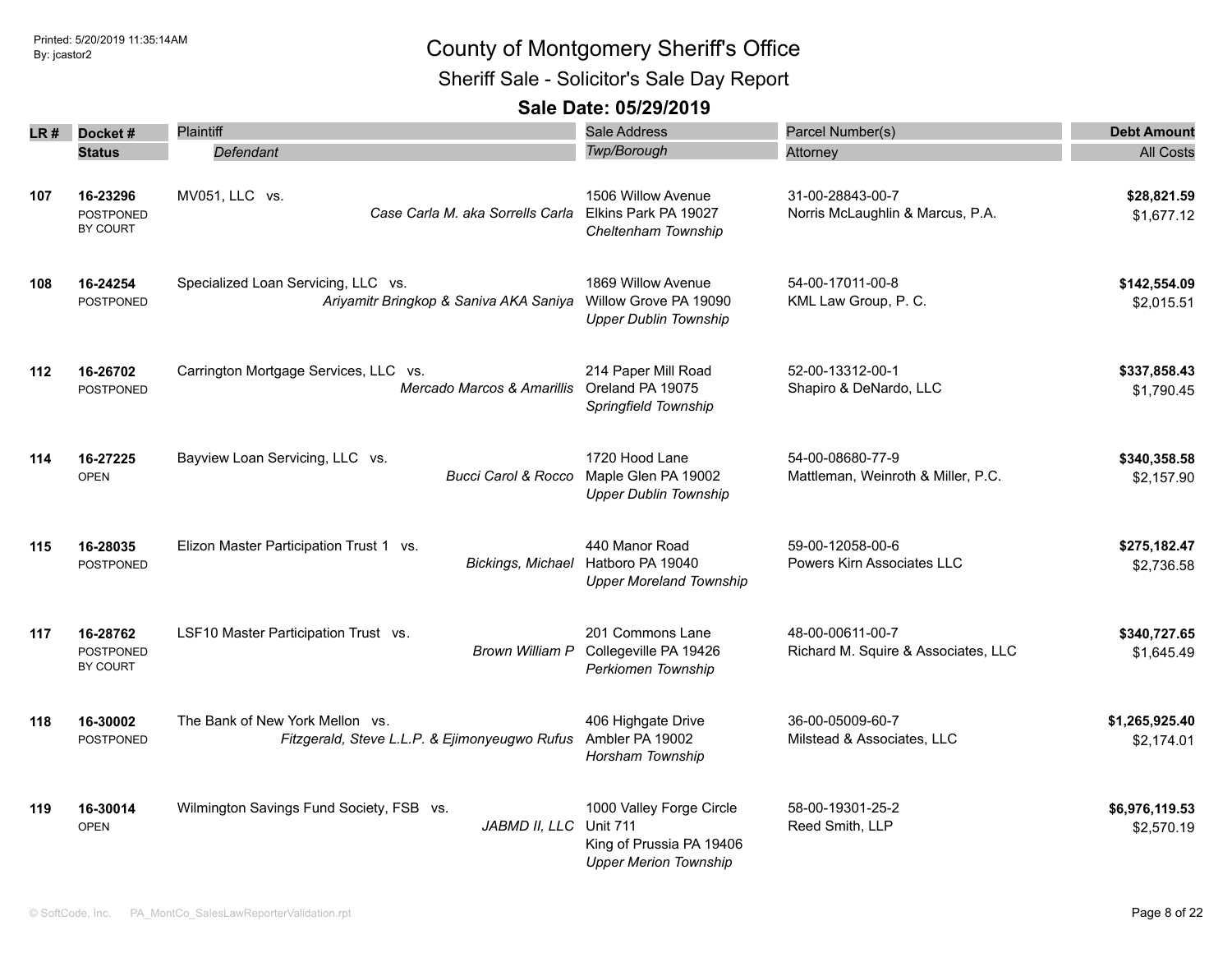Sheriff Sale - Solicitor's Sale Day Report

| LR # | Docket#                                           | Plaintiff                                                                     | Sale Address                                                             | Parcel Number(s)                                         | <b>Debt Amount</b>         |
|------|---------------------------------------------------|-------------------------------------------------------------------------------|--------------------------------------------------------------------------|----------------------------------------------------------|----------------------------|
|      | <b>Status</b>                                     | Defendant                                                                     | <b>Twp/Borough</b>                                                       | Attorney                                                 | <b>All Costs</b>           |
| 120  | 16-30111<br><b>POSTPONED</b><br>BY COURT          | Wells Fargo Bank, N.A. vs.<br>Echols Gloria                                   | 923 Oak Drive<br>Pottstown PA 19464<br>Lower Pottsgrove Township         | 42-00-03232-30-8<br>Phelan Hallinan Diamond & Jones, LLP | \$193,188.39<br>\$1,812.97 |
| 121  | 16-30194<br><b>POSTPONED</b>                      | West Norriton Township vs.<br>Reagor Justin & Andrew Norristown PA 19403      | 2025 Davis Drive<br><b>West Norriton Township</b>                        | 63-00-01880-03-7<br>Portnoff Law Associates, Ltd.        | \$1,338.33<br>\$2,191.57   |
| 125  | 17-04011<br><b>OPEN</b>                           | Wilmington Trust, National Asociation vs.<br><b>Skovron Steve</b>             | 1440 Carol Road<br>Jenkintown PA 19046<br>Abington Township              | 30-00-06672-00-3<br>KML Law Group, P. C.                 | \$435,380.79<br>\$1,958.10 |
| 126  | 17-04187<br><b>POSTPONED</b><br>BY COURT          | Bank of America, N.A. vs.<br><b>Price Geraldine M</b>                         | 1468 Doris Road<br>Abington PA 19001<br>Abington Township                | 30-00-13228-00-8<br>Powers Kirn & Associates, LLC        | \$175,666.48<br>\$2,444.88 |
| 128  | 17-04882<br><b>POSTPONED</b><br>BY COURT          | Ocwen Loan Servicing, LLC vs.<br>Jones Mitchell R & Jeannette M (Dec'd) & USA | 715 Collins Avenue<br>Lansdale PA 19446<br><b>Upper Gwynedd Township</b> | 56-00-01623-65-2<br>Stern & Eisenberg, PC                | \$398,766.06<br>\$2,299.46 |
| 130  | 17-07644<br>POSTPONED                             | Home Point Financial Corporation vs.<br>Coleman William B.                    | 2053 Susquehanna Road<br>Abington PA 19001<br>Abington Township          | 30-00-64604-00-4<br>McCabe, Weisberg & Conway, P.C.      | \$274,218.71<br>\$2,944.94 |
| 131  | 17-07907<br><b>BANKRUPTCY</b><br><b>POSTPONED</b> | Devon Service LLC vs.<br>Ortiz Jose R & Vorhauer Alyssa L                     | 806 Cherry Street<br>Lansdale PA 19446<br>Lansdale Borough               | 11-00-01748-00-5<br>Saldutti Law Group                   | \$205,849.63<br>\$2,104.32 |
| 133  | 17-08076<br><b>POSTPONED</b>                      | Lower Pottsgrove Township vs.<br>Carrelli John M. & Galloway Angela           | 2 Lee Drive<br>Pottstown PA 19464<br>Lower Pottsgrove Township           | 42-00-01011-18-1<br>Portnoff Law Associates, Ltd.        | \$1,932.66<br>\$1,487.58   |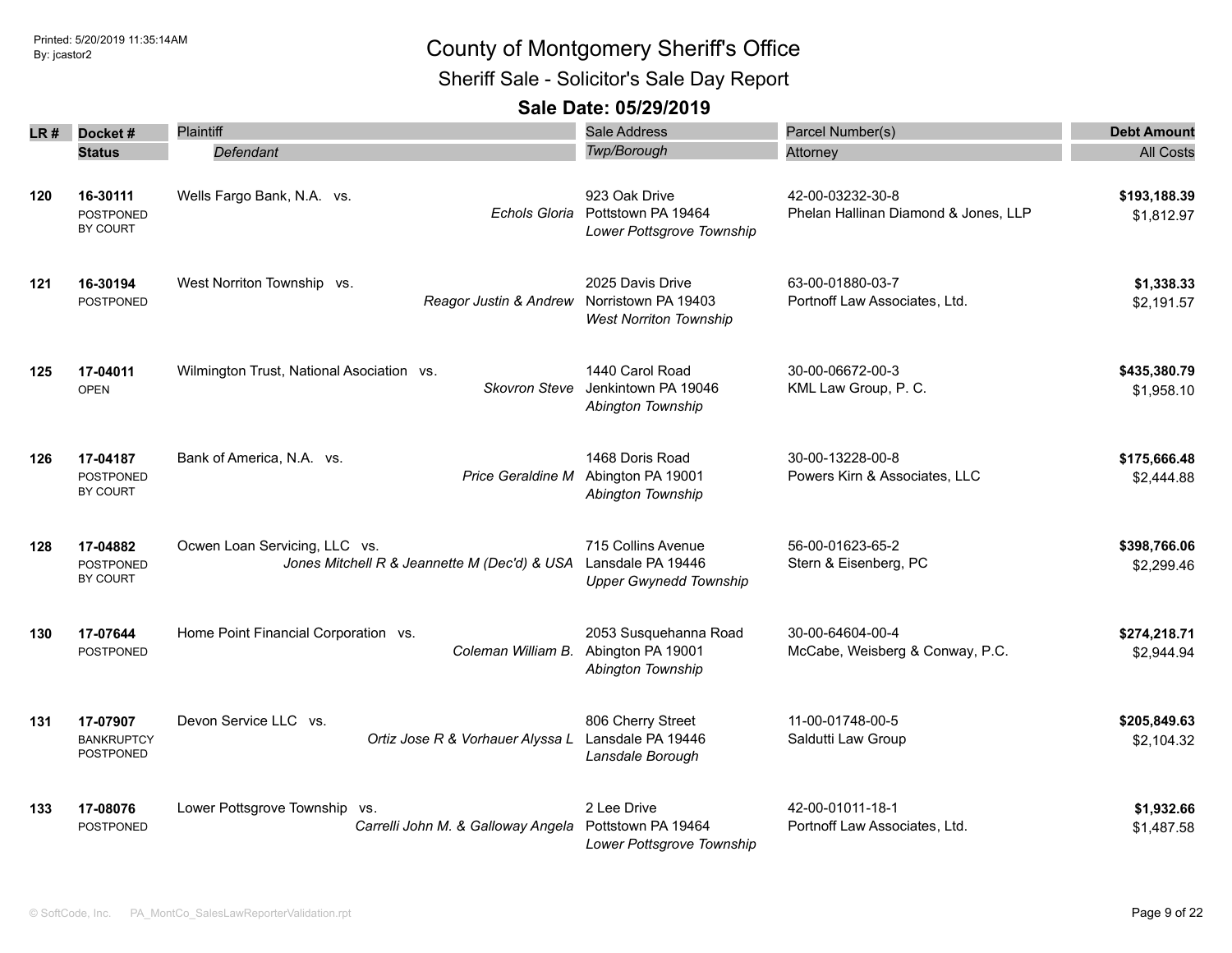Sheriff Sale - Solicitor's Sale Day Report

| LR # | Docket#                                         | Plaintiff                                                                          | Sale Address                                                                                    | Parcel Number(s)                                        | <b>Debt Amount</b>         |
|------|-------------------------------------------------|------------------------------------------------------------------------------------|-------------------------------------------------------------------------------------------------|---------------------------------------------------------|----------------------------|
|      | <b>Status</b>                                   | Defendant                                                                          | Twp/Borough                                                                                     | Attorney                                                | <b>All Costs</b>           |
| 134  | 17-09235<br><b>POSTPONED</b>                    | Lower Pottsgrove Township Municipal Authority vs.<br>Curnew Arthur R. & Kristen A. | 3058 Shire Drive<br>Lower Pottsgrove PA 19464<br>Lower Pottsgrove Township                      | 42-00-04556-32-5<br>Portnoff Law Associates, Ltd.       | \$1,850.20<br>\$1,599.15   |
| 135  | 17-09387<br>POSTPONED                           | School District of Cheltenham Township vs.                                         | 246 South Easton Road<br>GM Burke, L.L.C. Glenside PA 19038<br>Cheltenham Township              | 31-00-08833-00-1<br>Portnoff Law Associates, Ltd.       | \$20,319.21<br>\$2,382.17  |
| 137  | 17-09760<br><b>POSTPONED</b><br>BY COURT        | MTGLQ Investors, L.P. vs.<br>Marsden Mary Torrey                                   | 1902 Chippewa Ridge<br>Ambler PA 19002<br><b>Upper Dublin Township</b>                          | 54-00-04167-11-7<br>McCabe, Weisberg & Conway, P. C.    | \$125,440.77<br>\$2,389.39 |
| 140  | 17-15089<br>POSTPONED                           | School District of Cheltenham Township vs.<br>Jones Jazmin K.                      | 1646 Hillcrest Road<br>Cheltenham PA 19012<br>Cheltenham Township                               | 31-00-14752-00-4<br>Portnoff Law Associates Ltd.        | \$9,764.48<br>\$2,779.55   |
| 141  | 17-15118<br><b>POSTPONED</b>                    | Deutsche Bank National Trust Company vs.<br>Baldwin, Donald E aka Donald & Tracy A | 714 Wells Street<br>Conshohocken PA 19428<br>Conshohocken Borough                               | 05-00-11928-00-1<br>RAS Citron Law Offices              | \$188,504.16<br>\$1,986.07 |
| 145  | 17-17717<br><b>POSTPONED</b><br><b>BY COURT</b> | U.S. Bank N.A. vs.<br>Fasano Nancy Q aka Nancy & Ronald aka Ron aka<br>Ronald Jr.  | 8 Indian Valley Lane<br>Telford PA 18969<br><b>Telford Borough</b>                              | 22-02-01069-00-5<br>Hladik Onorato and Federman, LLP    | \$308,324.98<br>\$1,964.22 |
| 146  | 17-17873<br>POSTPONED                           | Upper Perkiomen School District vs.<br>Corwin III, Robert L.                       | 342 Washington Street<br>Pennsburg PA 18073<br>Pennsburg Borough                                | 15-00-02583-55-2<br>Portnoff Law Associates Ltd.        | \$3,422.68<br>\$1,519.40   |
| 147  | 17-19238<br><b>OPEN</b>                         | Republic First Bank vs.                                                            | 656 Quarry Road<br>Sloane R. Six Trustee Harleysville PA 19438<br><b>Lower Salford Township</b> | 50-00-03514-00-9 vacant land<br>McCarter & English, LLP | \$375,476.20<br>\$1,519.92 |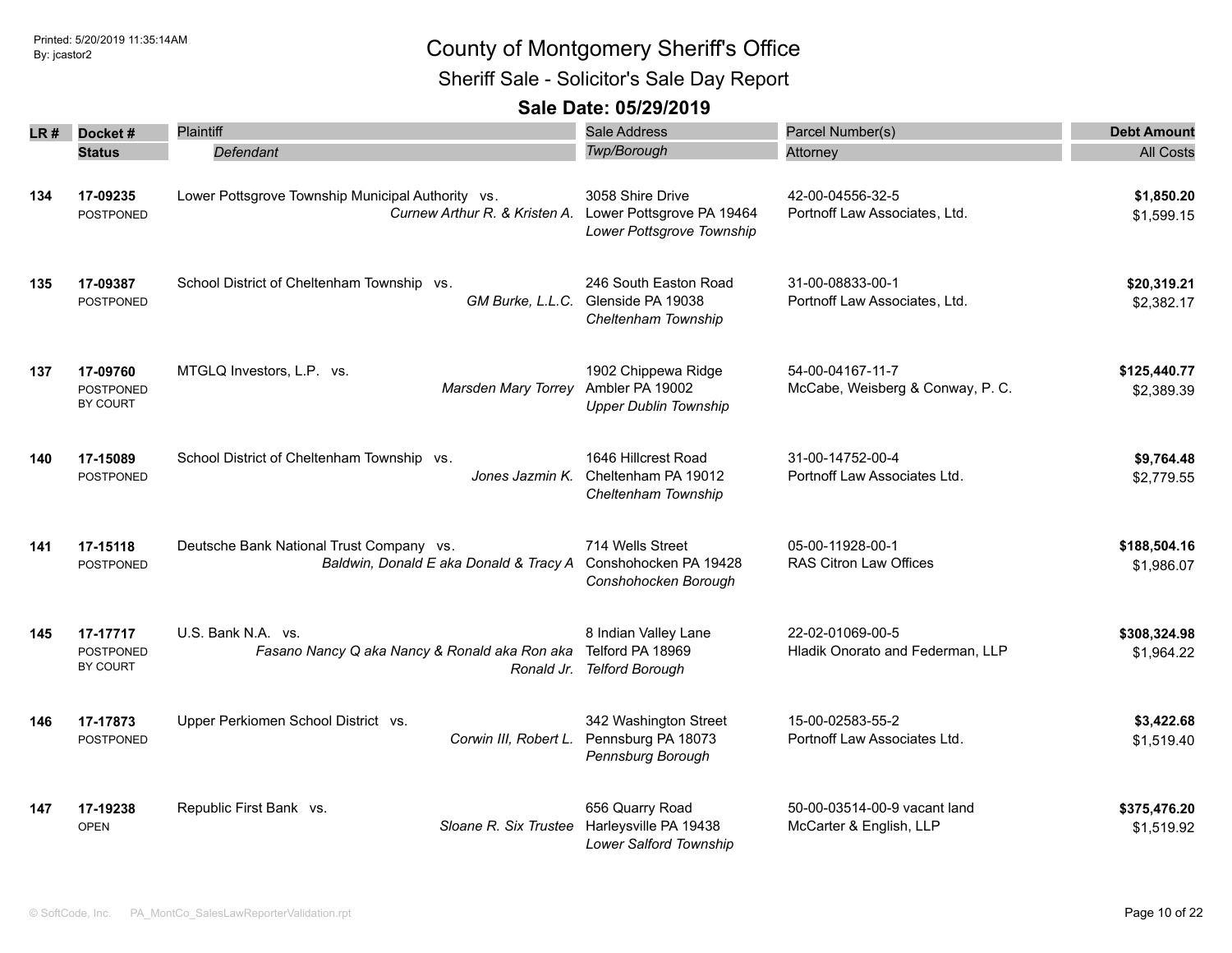Sheriff Sale - Solicitor's Sale Day Report

| LR # | Docket#                                           | Plaintiff                                                                                                                        | <b>Sale Address</b>                                                        | Parcel Number(s)                                         | <b>Debt Amount</b>         |
|------|---------------------------------------------------|----------------------------------------------------------------------------------------------------------------------------------|----------------------------------------------------------------------------|----------------------------------------------------------|----------------------------|
|      | <b>Status</b>                                     | Defendant                                                                                                                        | Twp/Borough                                                                | Attorney                                                 | <b>All Costs</b>           |
| 148  | 17-19239<br><b>OPEN</b>                           | Republic First Bank vs.<br>Quarry Hill Farm Enterprises, LLC                                                                     | 658 Quarry Road<br>Harleysville PA 19438<br>Lower Salford Township         | 50-00-03517-00-6<br>McCarter & English, LLP              | \$372,578.07<br>\$1,822.68 |
| 149  | 17-19902<br><b>POSTPONED</b>                      | Wilimgton Savings Fund Society, FSB, vs.<br>Richardson Anthony L & USA                                                           | 765 Limekiln Pike<br>Unit 19<br>Glenside PA 19038<br>Cheltenham Township   | 31-00-01737-36-5<br>Stern & Eisenberg, P.C.              | \$65,426.21<br>\$1,655.64  |
| 150  | 17-19921<br><b>POSTPONED</b><br>BY COURT          | Pottstown School District vs.<br><b>Hefelfinger Brian</b>                                                                        | 766 Queen Street<br>Pottstown PA 19464<br>Pottstown Borough                | 16-00-23024-00-9<br>Portnoff Law Associates, Ltd         | \$3,528.70<br>\$1,596.18   |
| 154  | 17-21908<br><b>BANKRUPTCY</b><br><b>POSTPONED</b> | Quicken Loans, Inc. vs.<br>MacLachlin John & Kimberly A.                                                                         | 1722 Snyder Road<br>Green Lane PA 18054<br><b>Upper Frederick Township</b> | 55-00-01657-00-7<br>KML Law Group, P.C.                  | \$209,037.96<br>\$1,704.56 |
| 156  | 17-22447<br><b>OPEN</b>                           | Bank of America, N.A. vs.<br>Rath Christine A, aka Amento Christine A, aka<br>Christine Marie & Rath III Gerald E. aka Gerald E. | 120 West 8th Avenue<br>Conshohocken PA 19428<br>Conshohocken Borough       | 05-00-00612-00-4<br>KML Law Group, P.C.                  | \$51,856.98<br>\$2,103.23  |
| 157  | 17-23205<br>POSTPONED                             | Midfirst Bank vs.<br>Dowdall Richard & Ullery Douglas                                                                            | 880 Doe Court<br>Royersford PA 19468<br>Limerick Township                  | 37-00-00653-40-8<br>KML Law Group, P.C.                  | \$120,849.71<br>\$2,021.31 |
| 158  | 17-23537<br><b>POSTPONED</b><br>BY COURT          | Wells Fargo Bank, N.A. vs.<br>Hirochek, Jr. Lewis M.                                                                             | 563 Meadow Lane<br>Pennsburg PA 18073<br><b>Upper Hanover Township</b>     | 57-00-02517-18-9<br>Phelan Hallinan Diamond & Jones, LLP | \$204,812.30<br>\$1,534.68 |
| 159  | 17-23617<br><b>POSTPONED</b>                      | Citizens Bank, N.A. vs.<br>Johnson Latashia R.                                                                                   | 115 Wayne Avenue<br>Norristown PA 19401<br>Norristown Borough              | 13-00-38416-00-1<br>Law Office of Gregory Javardian      | \$104,312.02<br>\$1,822.15 |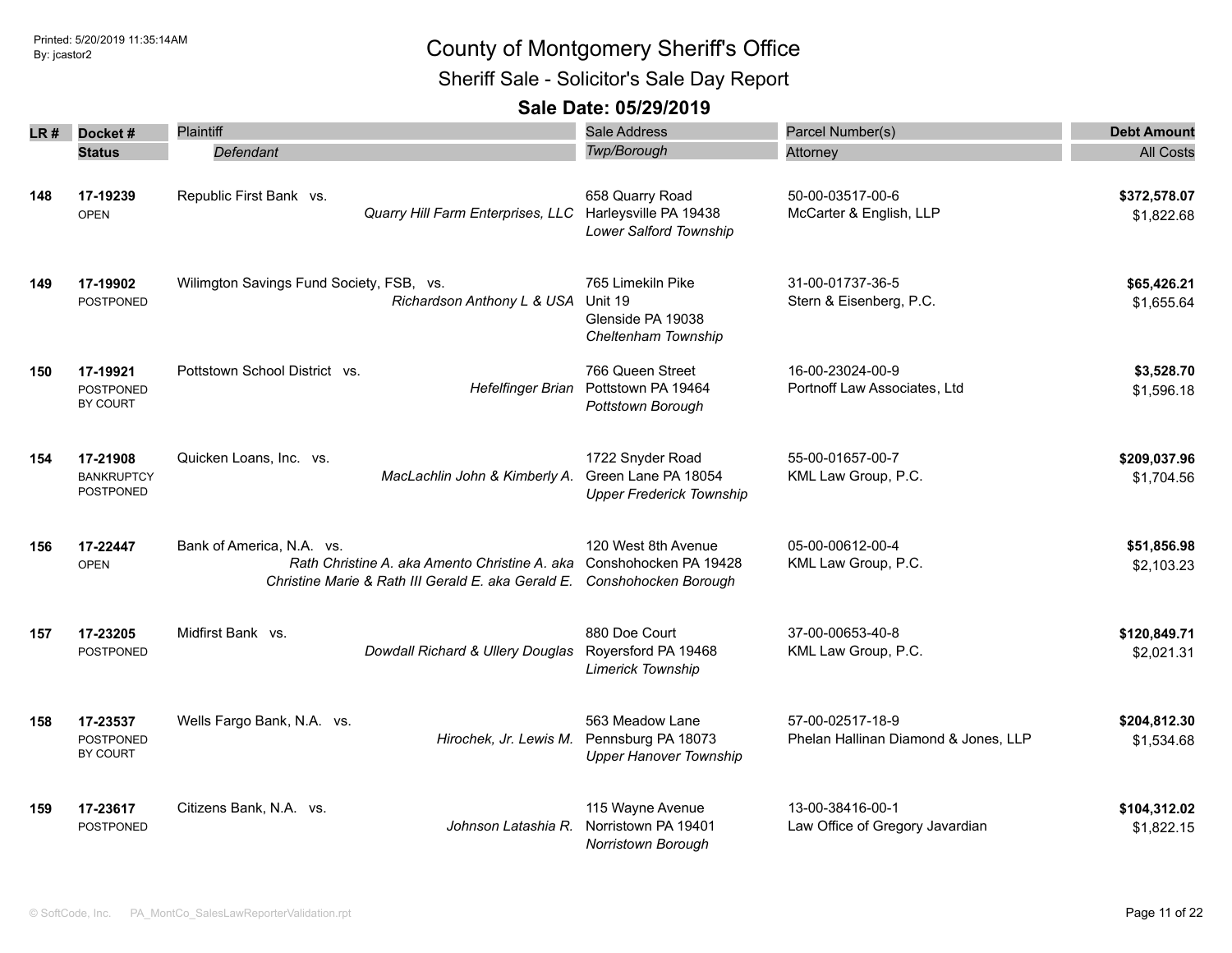Sheriff Sale - Solicitor's Sale Day Report

| LR # | Docket#                                         | Plaintiff                                                                                | Sale Address                                                                                           | Parcel Number(s)                                         | <b>Debt Amount</b>         |
|------|-------------------------------------------------|------------------------------------------------------------------------------------------|--------------------------------------------------------------------------------------------------------|----------------------------------------------------------|----------------------------|
|      | <b>Status</b>                                   | Defendant                                                                                | <b>Twp/Borough</b>                                                                                     | Attorney                                                 | <b>All Costs</b>           |
| 160  | 17-23848<br><b>POSTPONED</b><br>BY COURT        | U.S. Bank N.A. vs.<br>Divento James                                                      | 709 Stoneybrook Drive<br>Norristown PA 19403<br><b>West Norriton Township</b>                          | 63-00-08187-47-1<br>Phelan Hallinan Diamond & Jones, LLP | \$227,828.88<br>\$2,444.74 |
| 162  | 17-24133<br><b>POSTPONED</b>                    | Nationstar Mortgage, LLC vs.<br>Tsirlemes, Nicole L. and Templeton, Brian                | 128 Third Street<br>East Greenville PA 18041<br>East Greenville Borough                                | 06-00-03500-00-4<br>Shapiro & DeNardo, LLC               | \$165,203.65<br>\$1,638.92 |
| 165  | 17-25621<br><b>OPEN</b>                         | Pennymac Loan Services, LLC vs.<br>Metcalf Justin W.                                     | 309 Surrey Lane<br>Hatboro PA 19040<br><b>Upper Moreland Township</b>                                  | 59-00-16624-00-3<br>Phelan Hallinan Diamond & Jones, LLP | \$317,180.28<br>\$1,593.09 |
| 166  | 17-25693<br><b>BANKRUPTCY</b><br>POSTPONED      | Ditech Financial LLC vs.<br>Topham Barry H. & Patricia D.                                | 1 Kerwick Court<br>North Wales PA 19454<br><b>Upper Gwynedd Township</b>                               | 56-00-04497-00-1<br>Phelan Hallinan Diamond & Jones, LLP | \$27,080.15<br>\$1,773.77  |
| 167  | 17-25885<br><b>BANKRUPTCY</b><br>POSTPONED      | M&T Bank vs.<br><b>Brooks Amy and Derrick</b>                                            | aka Barbara Drive<br>3565 Barbara Lane<br>Harleysville PA 19438<br>Skippack Township                   | 51-00-00112-00-8<br>KML Law Group, P. C.                 | \$391,407.96<br>\$2,015.21 |
| 168  | 17-26205<br><b>POSTPONED</b><br><b>BY COURT</b> | LSF10 Master Participation Trust vs.<br>Scarborough Claude C aka Claude C, Jr & Rhonda F | 1000 W. Church Road<br>aka 1000 Church Road<br>Wyncote PA 19095<br>Cheltenham Township                 | 31-00-06820-00-7<br>Richard M. Squire & Associates, LLC  | \$440,637.18<br>\$2,360.92 |
| 171  | 17-26842<br><b>POSTPONED</b><br><b>BY COURT</b> | Wells Fargo Bank, N.A. vs.<br>Alexandrov Ivan & Swoo                                     | 930 West Montgomery<br>Avenue<br><b>Unit 207</b><br>Bryn Mawr PA 19010<br><b>Lower Merion Township</b> | 40-00-39052-00-4<br>Phelan Hallinan Diamond & Jones, LLP | \$254,307.67<br>\$1,989.34 |
| 172  | 17-26843<br><b>BANKRUPTCY</b><br>POSTPONED      | Wells Fargo Bank, N.A. vs.<br>Morales, Gladys & Diego aka Dr. Diego                      | 1088 Herkness Drive<br>Meadowbrook PA 19046<br>Abington Township                                       | 30-00-28394-54-7<br>Phelan Hallinan Diamond & Jones, LLP | \$937,281.03<br>\$2,911.07 |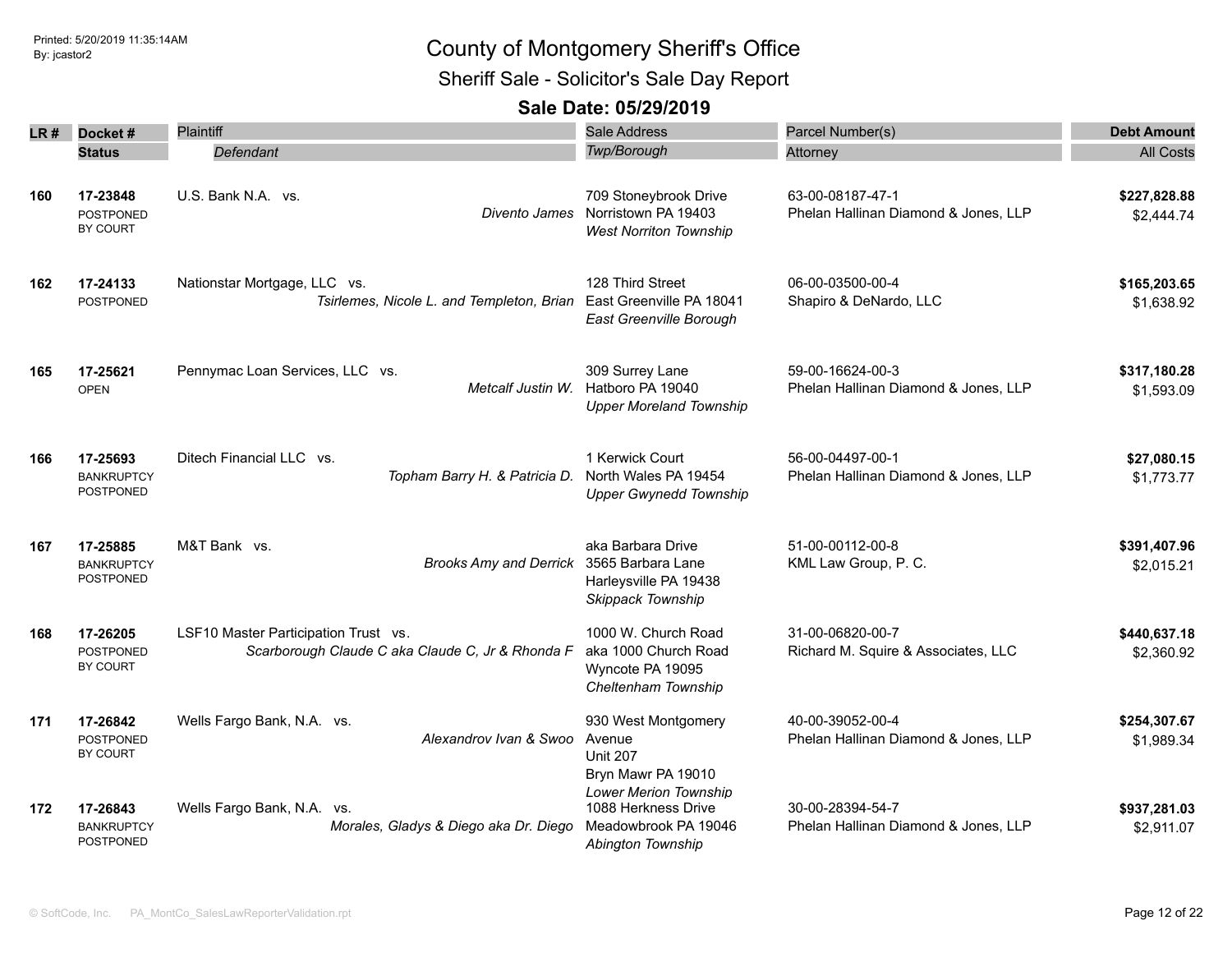Sheriff Sale - Solicitor's Sale Day Report

| LR # | Docket #                                   | Plaintiff                                                                                                                                                 | Sale Address                                                                            | Parcel Number(s)                                                        | <b>Debt Amount</b>         |
|------|--------------------------------------------|-----------------------------------------------------------------------------------------------------------------------------------------------------------|-----------------------------------------------------------------------------------------|-------------------------------------------------------------------------|----------------------------|
|      | <b>Status</b>                              | Defendant                                                                                                                                                 | Twp/Borough                                                                             | Attorney                                                                | <b>All Costs</b>           |
| 174  | 17-26925<br><b>OPEN</b>                    | PNC Bank, National Association vs.<br>Steinmetz Tobiah P. & Yvelisse & Known & Unknown Stowe PA 19464                                                     | 8 West Vine Street<br>Heirs of Mohn Frances West Pottsgrove Township                    | 64-00-05050-00-7<br>Manley Deas Kochalski LLC                           | \$88,011.08<br>\$1,811.29  |
| 175  | 17-27167<br><b>OPEN</b>                    | Bank of America, N.A. vs.<br>Tuggle Robert E, Jr., aka Tuggle Robert E.                                                                                   | 3106 Shirlene Road<br>Norristown PA 19403<br><b>East Norriton Township</b>              | 33-00-07936-00-5<br>Powers Kirn, LLC                                    | \$219,040.19<br>\$2,201.51 |
| 176  | 17-27207<br><b>OPEN</b>                    | M&T Bank vs.<br>DiSanto Philamena as Administratrix of the Estate of<br>Disanto Yvonne (Deceased)                                                         | 1329 DeKalb Street<br>Norristown PA 19401<br>Norristown Borough                         | 13-00-10184-00-9<br><b>KML Law Group</b>                                | \$45,679.45<br>\$2,148.83  |
| 178  | 17-27834<br><b>POSTPONED</b>               | Federal National Mortgage Association ("Fannie Mae")<br>VS.<br>Krause, Tracey                                                                             | 3034 Arrow Head Lane<br><b>Plymouth Meeting PA</b><br>19462<br><b>Plymouth Township</b> | 49-00-00235-00-4<br>McCabe, Weisberg & Conway, LLC                      | \$342,406.02<br>\$1,971.89 |
| 179  | 17-27937<br><b>POSTPONED</b>               | KeyBank, N.A. vs.<br>Murphy Laura Lynn & Andrews Lorraine L., Known & Pottstown PA 19464<br>Unknown Heirs of Large, Ronald aka Ronald R Pottstown Borough | 472 Spruce Street                                                                       | 16-00-27620-00-3<br>KML Law Group, P.C.                                 | \$47,902.36<br>\$2,033.18  |
| 180  | 17-28513<br><b>BANKRUPTCY</b><br>POSTPONED | Wilmington Savings Fund Society vs.<br>Lawson, Lance & Yvonne S                                                                                           | 600 Caroline Drive<br>Norristown PA 19401<br>Norristown Borough                         | 13-00-06416-00-6<br>Romano Garubo & Argentieri<br>Counselors at Law LLC | \$224,472.24<br>\$2,046.98 |
| 181  | 17-28673<br>POSTPONED                      | LSF9 Master Participation Trust vs.<br>Bardliving, Tanya L. & Clifford L. Jr Glenside PA 19038                                                            | 8907 Cheltenham Avenue<br>Springfield Township                                          | 52-00-03328-00-4<br>Law Offices of Weltman, Weinberg &<br>Reis Co., LPA | \$451,483.63<br>\$2,265.38 |
| 182  | 17-29455<br>POSTPONED                      | Deutsche Bank National Trust Co. vs.<br>Hansley Melissa & Bret                                                                                            | 140 West Moyer Road<br>Pottstown PA 19464<br><b>West Pottsgrove Township</b>            | 30-00-02260-20-9<br>Stern & Eisenberg PC                                | \$334,597.62<br>\$2,406.48 |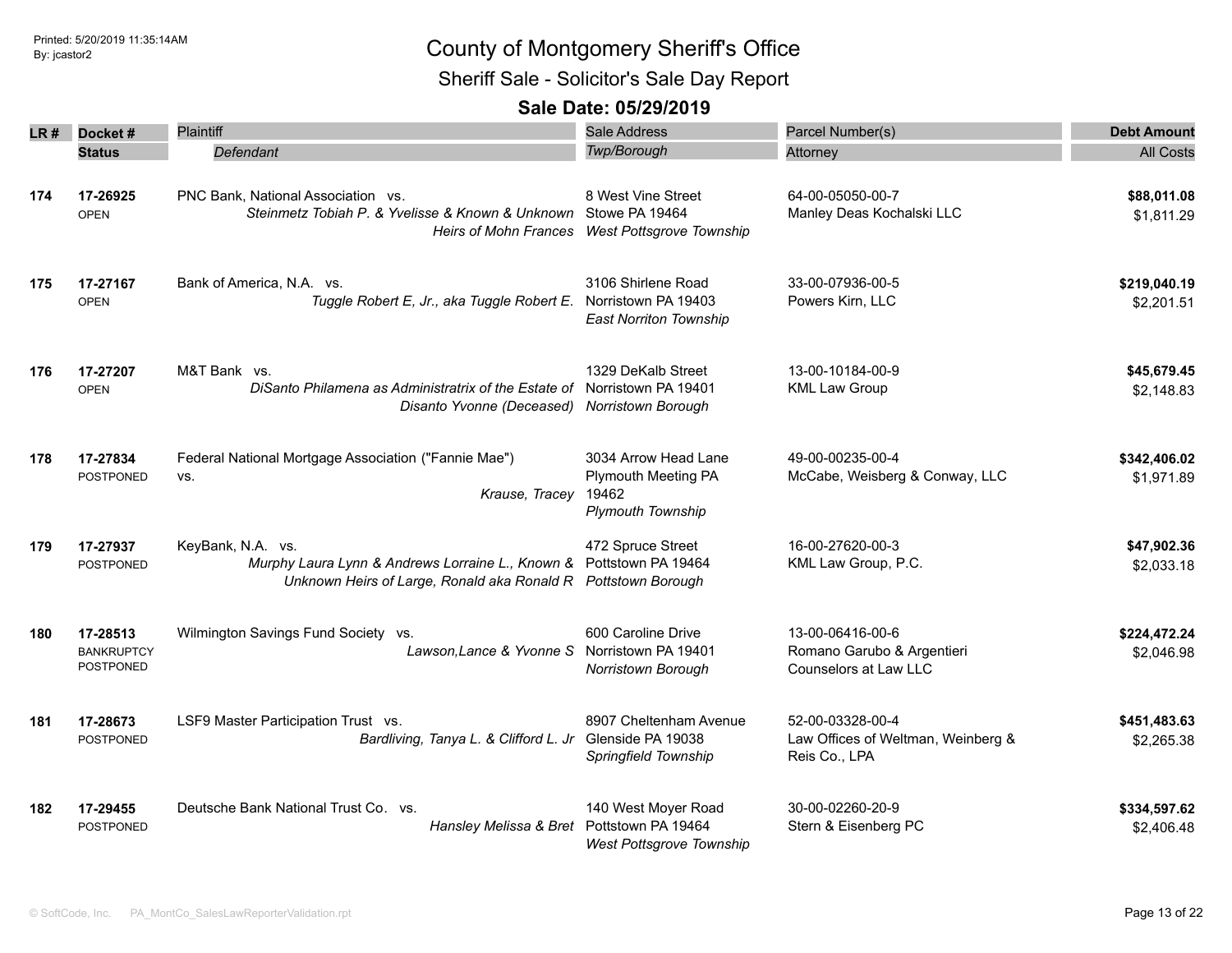Sheriff Sale - Solicitor's Sale Day Report

| LR # | Docket#                                  | Plaintiff                                                                                                                                                    | Sale Address                                                                           | Parcel Number(s)                                         | <b>Debt Amount</b>         |
|------|------------------------------------------|--------------------------------------------------------------------------------------------------------------------------------------------------------------|----------------------------------------------------------------------------------------|----------------------------------------------------------|----------------------------|
|      | <b>Status</b>                            | Defendant                                                                                                                                                    | Twp/Borough                                                                            | Attorney                                                 | <b>All Costs</b>           |
| 186  | 18-01078<br><b>OPEN</b>                  | MTGLQ Investors, L.P. vs.<br>Rice Benjamin & Bobbie aka Bobbi Gena; Unknown                                                                                  | 1126 Trewellyn Avenue<br><b>Blue Bell PA</b><br>Surviving Heirs Lower Gwynedd Township | 39-00-04561-00-8<br>Hladik Onorato & Federman, LLP       | \$215,915.98<br>\$2,370.98 |
| 187  | 18-01130<br><b>POSTPONED</b>             | Nationstar HECM Acquisition Trust vs.<br>Collier Leonard S.Ind. & As Trustee of Collier<br>Leonard S. Revocable Living Trust Agreement Abington Township     | 349 Meetinghouse Road<br>Jenkintown PA 19046                                           | 30-00-42556-00-2<br>RAS Citron Law Offices               | \$507,735.73<br>\$1,777.46 |
| 188  | 18-02094<br><b>OPEN</b>                  | Wells Fargo Bank, N.A. vs.<br>Galloway Antonette                                                                                                             | 507 George Street<br>Norristown PA 19401<br>Norristown Borough                         | 13-00-13312-00-4<br>Stern & Eisenberg PC                 | \$79,923.83<br>\$1,916.47  |
| 192  | 18-02468<br><b>POSTPONED</b>             | LSF10 Master Participation Trust vs.<br>Brown Solomon & Vinnie L.                                                                                            | 361 East Airy Street<br>Norristown PA 19401<br>Norristown Borough                      | 13-00-00380-00-3<br>Manley Deas Kochalski, LLC           | \$65,231.84<br>\$2,102.59  |
| 196  | 18-03910<br><b>POSTPONED</b><br>BY COURT | HSBC Bank USA, N.A. vs.<br>Brash Heather A & Christopher J, Schultz Margaret J<br>& Francis D, Sr 19462                                                      | 22 Arch Road<br><b>Plymouth Meeting PA</b><br><b>Plymouth Township</b>                 | 49-00-00142-00-7<br>McCabe, Weisberg & Conway, LLC       | \$322,428.60<br>\$1,741.43 |
| 197  | 18-04213<br><b>POSTPONED</b><br>BY COURT | QNB Bank vs.<br><b>Krol Kristen</b>                                                                                                                          | 73 Blaine Avenue<br>Hatfield PA 19440<br><b>Hatfield Borough</b>                       | 09-00-00046-00-8<br>Grim, Biehn & Thatcher               | \$210,198.83<br>\$1,670.55 |
| 201  | 18-04832<br>POSTPONED                    | LSF9 Master Participation Trust vs.<br>Davidson Mark F, Eagle Kristyna & Unknown Heirs<br>solely as Co-Executor of the Estate of Joanne M.<br>Hughes, (dc'd) | 3311 Forest Lane<br>Schwenksville PA 19473<br>Schwenksville Borough                    | 20-00-00060-25-3<br>Richard M. Squire & Associates, LLC  | \$96,321.57<br>\$2,565.41  |
| 202  | 18-05228<br><b>POSTPONED</b><br>BY COURT | Wells Fargo Bank, N.A. vs.<br>Greenwood William & Eibl Christine M                                                                                           | 103 Lori Lane<br>Hatboro PA 19040<br><b>Upper Moreland Township</b>                    | 59-00-11408-02-6<br>Phelan Hallinan Diamond & Jones, LLP | \$211,485.98<br>\$1,877.21 |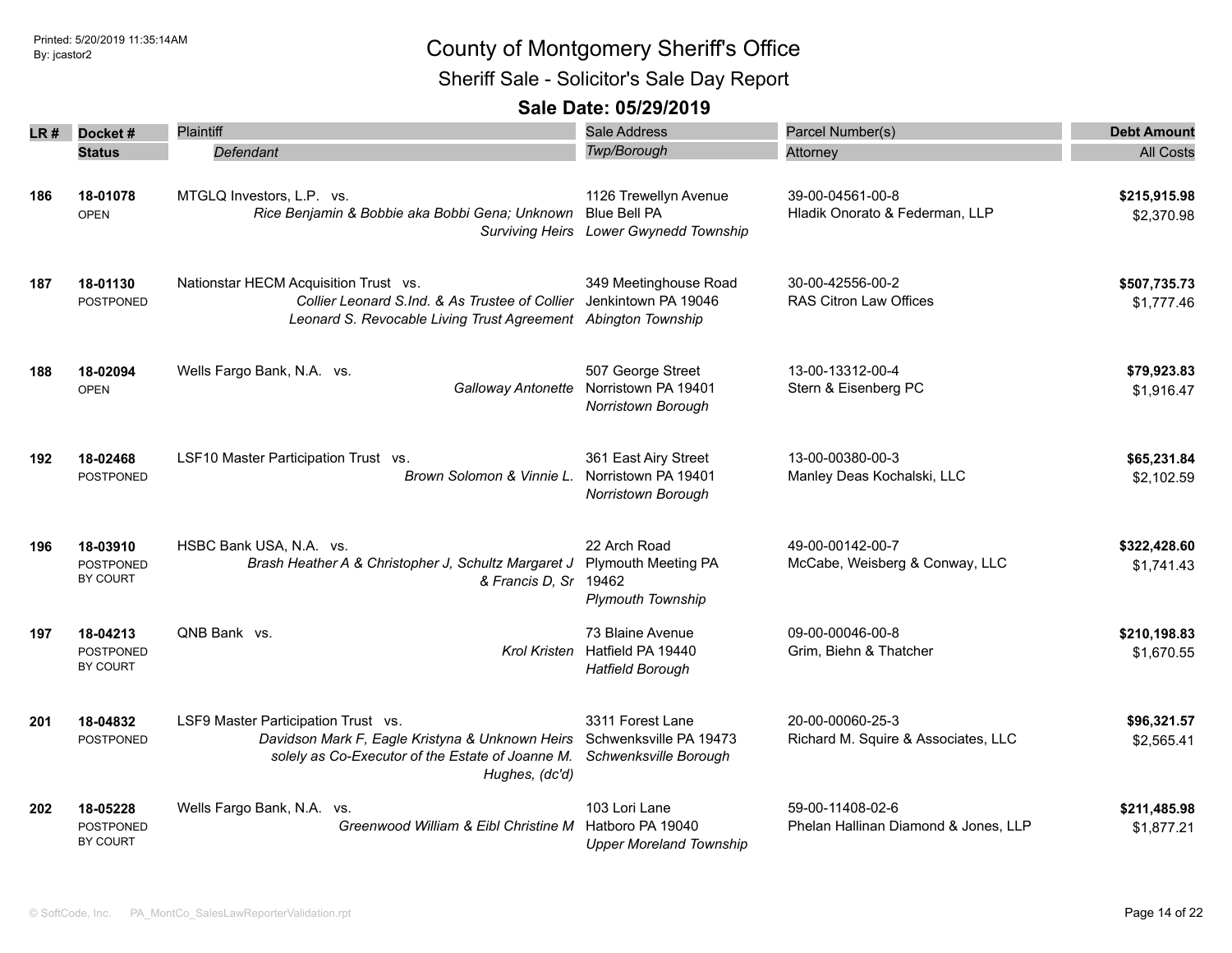Sheriff Sale - Solicitor's Sale Day Report

| LR # | Docket#                                           | Plaintiff                                                                             | <b>Sale Address</b>                                                                    | Parcel Number(s)                                         | <b>Debt Amount</b>         |
|------|---------------------------------------------------|---------------------------------------------------------------------------------------|----------------------------------------------------------------------------------------|----------------------------------------------------------|----------------------------|
|      | <b>Status</b>                                     | Defendant                                                                             | Twp/Borough                                                                            | Attorney                                                 | <b>All Costs</b>           |
| 203  | 18-05246<br><b>POSTPONED</b><br>BY COURT          | Deutsche Bank National Trust Company vs.<br>Miller Timothy & Dickel Patricia          | 301 West Walnut Street<br>North Wales PA 19436<br>North Wales Borough                  | 14-00-04088-00-2<br><b>RAS Citron Law Offices</b>        | \$260,596.78<br>\$1,711.46 |
| 206  | 18-06000<br><b>POSTPONED</b>                      | US Bank Trust N.A. vs.<br>Stepansky Jacob & Irina & USA                               | 244 Madison Road<br>Huntingdon Valley PA<br>19006<br>Lower Moreland Township           | 41-00-05236-00-6<br>Powers Kirn & Associates, LLC        | \$615,602.27<br>\$3,474.99 |
| 207  | 18-06131<br><b>BANKRUPTCY</b><br><b>POSTPONED</b> | US Bank N.A. vs.<br>Joachim Gilbert & Venante                                         | 625 Ashmead Road<br>Cheltenham PA 19012<br>Cheltenham Township                         | 31-00-01354-00-1<br>Powers Kirn & Associates, LLC        | \$257,977.90<br>\$2,053.65 |
| 208  | 18-06255<br>POSTPONED                             | Citizens Bank, N.A. vs.<br>Carrone Kristen R. AKA Genova Kristen R Pottstown PA 19464 | 220 North Warren Street<br>Pottstown Borough                                           | 16-00-31496-00-6<br>McCabe, Weisberg & Conway, LLC       | \$37,680.56<br>\$1,834.86  |
| 210  | 18-06571<br><b>POSTPONED</b>                      | Nationstar Mortgage, LLC vs.<br>Burrowes Julia Ann aka Julia A.                       | 1034 Longspur Road<br>Audubon PA 19403-2045<br><b>Lower Providence</b><br>Township     | 43-00-07738-00-4<br>Phelan Hallinan Diamond & Jones, LLP | \$266,724.26<br>\$2,319.45 |
| 211  | 18-06753<br>POSTPONED                             | Ditech Financial LLC vs.<br>Vaughn, Gary & Unknown Heirs of Bush, Edna M.<br>(Dec'd)  | 709 West Waverly Road<br>Glenside a/k/a Cheltenham<br><b>PA</b><br>Cheltenham Township | 31-00-27985-00-1<br>KML Law Group, P. C.                 | \$146,179.54<br>\$2,178.35 |
| 212  | 18-07079<br><b>OPEN</b>                           | Bank of America, N.A. vs.<br>Improto Vincent T. AKA Vincent                           | 320 Clearfield Avenue<br>Norristown PA 19403<br><b>Lower Providence</b><br>Township    | 43-00-02584-50-5<br>Powers Kirn & Associates, LLC        | \$240,332.58<br>\$2,157.05 |
| 214  | 18-07640<br><b>OPEN</b>                           | Fifth Third Mortgage Company vs.<br>Kauffman Andrew J.                                | 2602 Walnut Ridge Estates<br>Pottstown PA 19464<br>Lower Pottsgrove Township           | 42-00-05118-85-2<br>McCabe, Weisberg & Conway, LLC       | \$113,405.29<br>\$1,995.16 |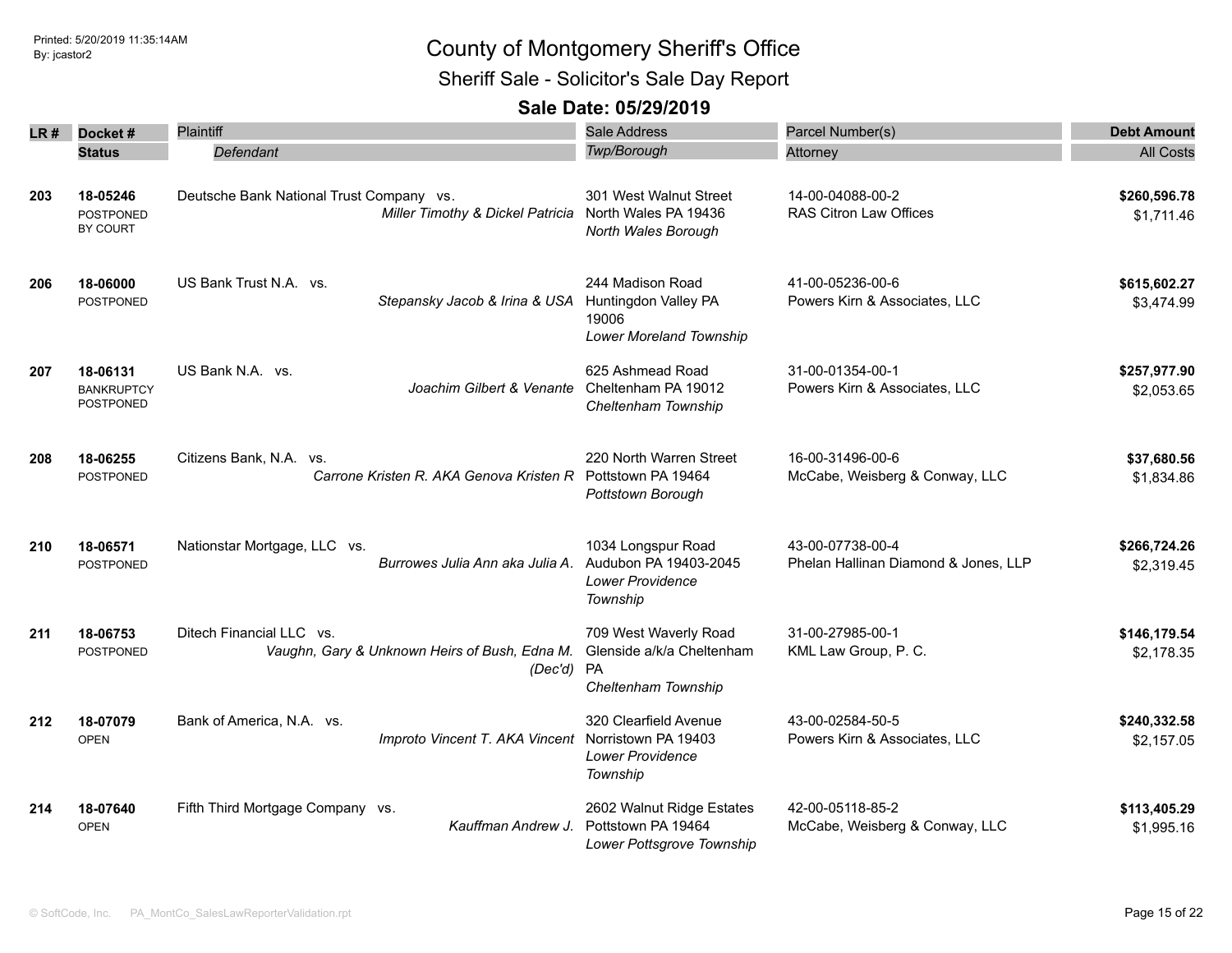Sheriff Sale - Solicitor's Sale Day Report

| LR # | Docket#                                           | <b>Plaintiff</b>                                                                          | Sale Address                                                                                   | Parcel Number(s)                                         | <b>Debt Amount</b>         |
|------|---------------------------------------------------|-------------------------------------------------------------------------------------------|------------------------------------------------------------------------------------------------|----------------------------------------------------------|----------------------------|
|      | <b>Status</b>                                     | Defendant                                                                                 | Twp/Borough                                                                                    | Attorney                                                 | <b>All Costs</b>           |
|      |                                                   |                                                                                           |                                                                                                |                                                          |                            |
| 217  | 18-08094<br><b>POSTPONED</b><br>BY COURT          | U.S. Bank N.A. vs.<br>Gottehrer Anne aka Anne C & Neil (Dec'd), USA                       | 202 Clwyd Road<br>Bala Cynwyd PA 19004<br><b>Lower Merion Township</b>                         | 40-00-11980-00-4<br>RAS Citron Law Offices               | \$673,114.95<br>\$1,959.21 |
| 219  | 18-08501<br><b>BANKRUPTCY</b><br><b>POSTPONED</b> | Wells Fargo Bank vs.<br>Shovelton Jessica L. AKA Jessica & Glen Pottstown PA 19464        | 1613 West High Street<br>West Pottsgrove Township                                              | 64-00-02404-00-7<br>Phelan Hallinan Diamond & Jones, LLP | \$132,697.51<br>\$1,991.88 |
| 220  | 18-08538<br><b>OPEN</b>                           | Pennsylvania Housing Finance Agency vs.<br>Carlin Jay R.                                  | 1510 Rosewood Court<br>Maple Ridge, Unit 77<br>Pottstown PA 19464<br>Lower Pottsgrove Township | 42-00-04125-09-9<br>KML Law Group, P. C.                 | \$54,543.30<br>\$2,147.83  |
| 223  | 18-08801<br><b>OPEN</b>                           | Deutsche Bank National Trust vs.<br>Blue Veronica I a/k/a Veronica & Raymond              | 5 Pikes Way<br>Cheltenham PA 19012<br>Cheltenham Township                                      | 31-00-22401-00-5<br>Hladik Onorato and Federman LLP      | \$462,979.03<br>\$2,882.85 |
| 225  | 18-13080<br>POSTPONED                             | Wilmington Savings Fund Society vs.<br>Stephenson, John P. & Bethann C.                   | 111 Brookshyre Way<br>Lansdale PA 19446<br><b>Montgomery Township</b>                          | 46-00-00535-31-9<br>Richard M. Squire & Associates       | \$128,747.26<br>\$2,085.56 |
| 226  | 18-13137<br><b>POSTPONED</b>                      | Wells Fargo Bank, N.A. vs.<br>Peiper, Chad E. & Aryn aka Brooke Aryn                      | 526 Ford Street<br>Conshohocken PA 19428<br><b>West Conshohocken</b><br>Borough                | 24-00-00959-00-7<br>Powers Kirn, LLC                     | \$350,664.19<br>\$2,169.61 |
| 227  | 18-13286<br><b>BANKRUPTCY</b><br><b>POSTPONED</b> | Federal National Morgage Association vs.<br>Fulton, Jr Robert J a/k/a Filton, Jr Robert J | 790 North Hills Avenue<br>Glenside PA 19038<br><b>Upper Dublin Township</b>                    | 54-00-12445-00-2<br>Martha E. Von Rosenstiel, P.C.       | \$233,469.00<br>\$1,864.02 |
| 228  | 18-13560<br><b>OPEN</b>                           | Nations Lending Corporation vs.<br>Thompson Steven A.                                     | 434 Cedar Street<br>Jenkintown PA 19046<br>Jenkintown Borough                                  | 10-00-00164-00-6<br>Phelan Hallinan Diamond & Jones, LLP | \$189,655.82<br>\$1,915.15 |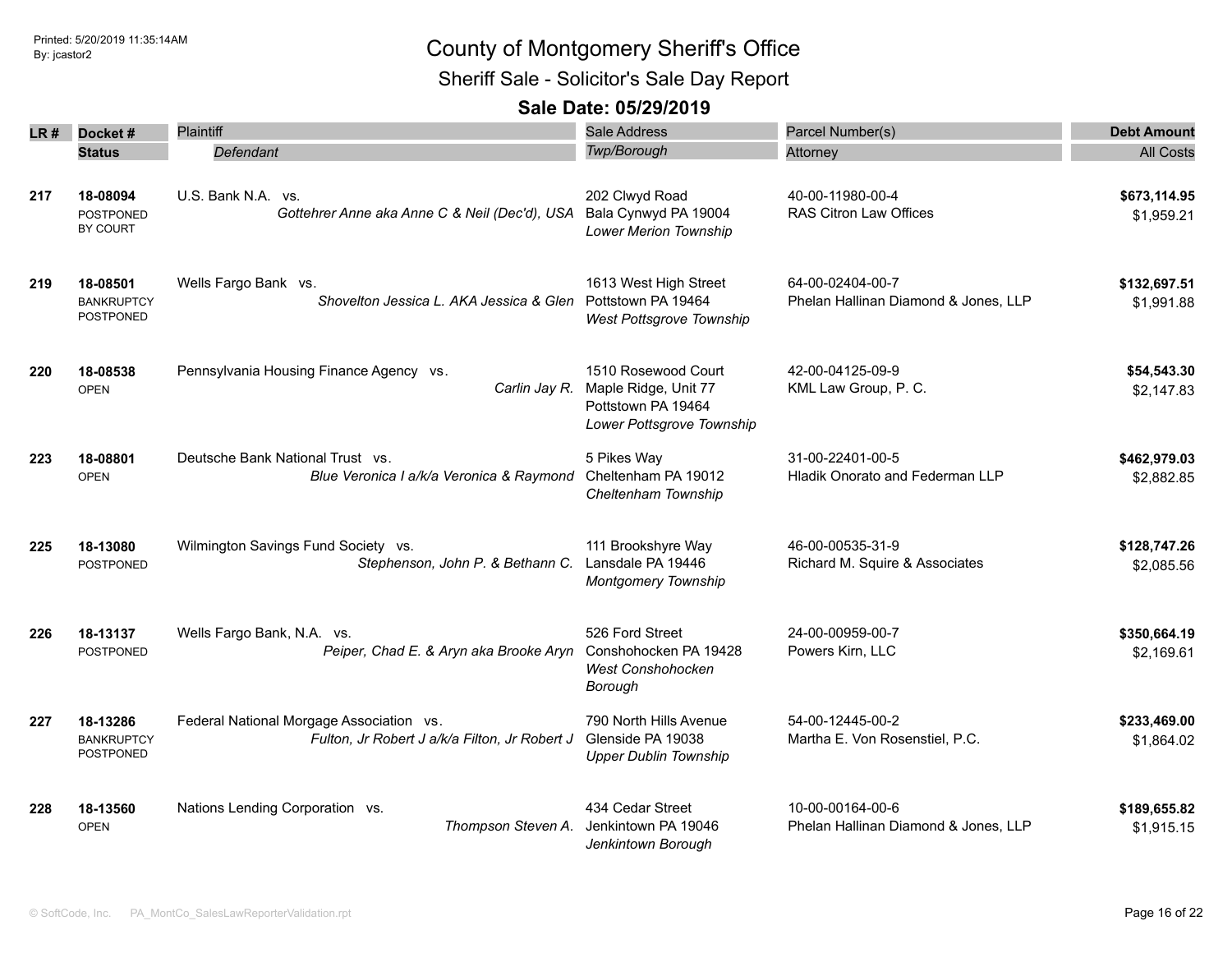Sheriff Sale - Solicitor's Sale Day Report

| LR # | Docket#                                    | Plaintiff                                                                                                                                                | <b>Sale Address</b>                                                                                              | Parcel Number(s)                                         | <b>Debt Amount</b>         |
|------|--------------------------------------------|----------------------------------------------------------------------------------------------------------------------------------------------------------|------------------------------------------------------------------------------------------------------------------|----------------------------------------------------------|----------------------------|
|      | <b>Status</b>                              | Defendant                                                                                                                                                | Twp/Borough                                                                                                      | Attorney                                                 | <b>All Costs</b>           |
| 231  | 18-13963<br><b>POSTPONED</b>               | M&T Bank vs.                                                                                                                                             | 241 East County Line Road<br>Way John S. a/k/a 241 County line Road<br>Ardmore PA 19003<br>Lower Merion Township | 40-00-13332-00-2<br>Stern & Eisenberg, PC                | \$209,593.13<br>\$1,542.91 |
| 232  | 18-14264<br><b>OPEN</b>                    | Wells Fargo Bank, NA vs.<br>Tyson Veleria J. aka Veleria Jean                                                                                            | 2333 East Orvilla Road<br>a/k/a 2333 Orvilla Road<br>Hatfield PA 19440<br><b>Hatfield Township</b>               | 35-00-07717-00-6<br>Manley Deas Kochalski, LLC           | \$48,037.84<br>\$1,935.72  |
| 234  | 18-14714<br><b>POSTPONED</b>               | Lakeview Loan Servicing, LLC vs.<br>Mount, Michael F. & Linda L.                                                                                         | 1010 Thorndale Drive<br>Lansdale PA 19446<br>Towamencin Township                                                 | 53-00-00364-05-4<br>Phelan Hallinan Diamond & Jones, LLP | \$352,143.84<br>\$1,680.53 |
| 235  | 18-15269<br><b>POSTPONED</b>               | Quicken Loans, Inc. vs.<br>Medlin, Brett T.                                                                                                              | 2596 Fernwood Avenue<br>Abington PA 19001<br>Abington Township                                                   | 30-00-20212-00-8<br>Richard M. Squire & Associates, LLC  | \$168,932.10<br>\$2,445.63 |
| 236  | 18-15489<br><b>POSTPONED</b><br>BY COURT   | New Penn Financial, LLC vs.<br>Knox Diana L. aka Urbinati Diana L.                                                                                       | 3108 Hemmingway Drive<br>North Wales PA 19454<br><b>Montgomery Township</b>                                      | 46-00-02582-55-8<br>Stern & Eisenberg, P.C.              | \$219,059.08<br>\$2,886.54 |
| 238  | 18-15566<br><b>OPEN</b>                    | Pingora Loan Servicing, LLC vs.<br>Bertrand Jr. Robert A.                                                                                                | 1956 Mallard Court<br>Pottstown PA 19464<br>Lower Pottsgrove Township                                            | 42-00-03031-52-7<br>Phelan Hallinan Diamond & Jones, LLP | \$269,261.85<br>\$1,965.50 |
| 239  | 18-15840<br><b>BANKRUPTCY</b><br>POSTPONED | U.S. Bank N.A. vs.<br>Berry, Joshua & Nathan as Heirs,<br>Carasquero, Majorie as Executrix to the estate of Abington Township<br>Berry, Annette C. Lewis | 2510 Old Welsh Road<br>Willow Grove PA 19090                                                                     | 30-00-49036-00-2<br>Stern & Eisenberg, P.C.              | \$175,322.00<br>\$2,482.66 |
| 241  | 18-16196<br><b>POSTPONED</b>               | Wilmington Savings Fund Society vs.<br>Snowden, Jr. Calvin R. & Dan Mei Leng<br>Snowden Jr. Calvin R. & Dan Mei Ling Springfield Township                | 46 Brookside Road<br>Glenside PA 19038                                                                           | 52-00-02461-00-7<br><b>RAS Citron Law Offices</b>        | \$275,435.13<br>\$2,744.84 |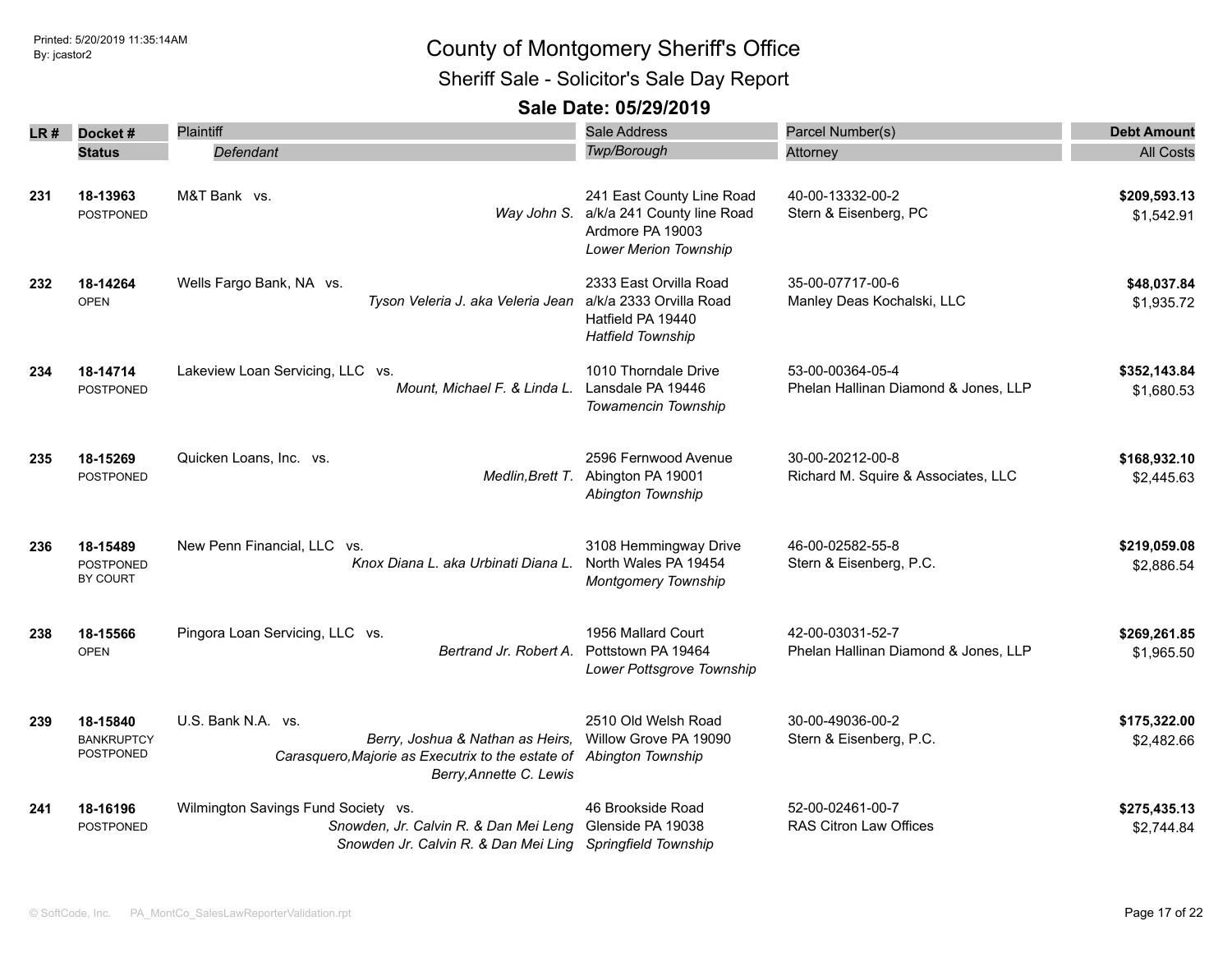Sheriff Sale - Solicitor's Sale Day Report

| LR # | Docket#                                  | Plaintiff                                                                                                          | <b>Sale Address</b>                                                                   | Parcel Number(s)                                         | <b>Debt Amount</b>         |
|------|------------------------------------------|--------------------------------------------------------------------------------------------------------------------|---------------------------------------------------------------------------------------|----------------------------------------------------------|----------------------------|
|      | <b>Status</b>                            | Defendant                                                                                                          | Twp/Borough                                                                           | Attorney                                                 | <b>All Costs</b>           |
| 242  | 18-16474<br>POSTPONED                    | Wells Fargo Bank, N.A. vs.<br>Hartman Jr. Kenneth R. & Brostowicz Julianne                                         | 843 Troxel Road<br>Lansdale PA 19446<br><b>Towamencin Township</b>                    | 53-00-08604-00-1<br>Phelan Hallinan Diamond & Jones, LLP | \$194,676.74<br>\$2,309.33 |
| 244  | 18-17584<br><b>POSTPONED</b>             | U.S. Bank National Assocation vs.                                                                                  | 549 Gilberstville Road<br>Richards, Karen Gilbertsville PA 19525<br>Douglass Township | 32-00-02204-00-5<br>Stern & Eisenberg, P.C.              | \$102,997.11<br>\$2,962.03 |
| 245  | 18-17918<br><b>OPEN</b>                  | Wells Fargo Bank, N.A. vs.<br>Yeung Hua AKA Hua K. & Cheng Yuk S. AKA Yuk Huntingdon Valley PA<br>Suet & USA 19006 | 20 Morning Glory Way<br>Lower Moreland Township                                       | 41-00-05888-06-5<br>Manley Deas Kochalski, LLC           | \$545,865.47<br>\$1,817.66 |
| 247  | 18-18120<br><b>OPEN</b>                  | Federal National Mortgage Association vs.<br>Heun Diane P. AKA Diane Payonis & Heun David P.                       | 2908 Senak Road<br>Roslyn PA 19001<br>& USA Abington Township                         | 30-00-61692-00-9<br>Martha E. Von Rosenstiel, P.C.       | \$156,480.00<br>\$2,705.70 |
| 249  | 18-18680<br><b>OPEN</b>                  | Reverse Mortgage Solutions, Inc. vs.<br>Kelly John S.aka John & Unknown Heirs of Marie A.                          | 232 Balligomingo Road<br>Gulph Mills PA 19428<br>Kelly Upper Merion Township          | 58-00-0916-00-7<br>RAS Citron Law Offices                | \$177,409.09<br>\$2,181.95 |
| 250  | 18-18852<br><b>OPEN</b>                  | Quicken Loans, Inc. vs.<br>Unknown Heirs of Stinley, Adam M., Deceased                                             | 165 Ammon Avenue<br>Gilbertsville PA 19525<br>Douglass Township                       | 32-00-00028-00-3<br>KML Law Group, P. C.                 | \$171,267.90<br>\$2,087.65 |
| 252  | 18-19050<br><b>POSTPONED</b><br>BY COURT | Wells Fargo Bank, N.A. vs.<br>Arthur Belinda A.                                                                    | 1742 High Avenue<br>Willow Grove PA 19090<br>Abington Township                        | 30-00-28572-00-9<br>Powers Kirn & Associates, LLC        | \$248,958.47<br>\$2,281.37 |
| 254  | 18-19881<br><b>OPEN</b>                  | Lakeview Loan Servicing LLC vs.<br>Policare Ashlee & David                                                         | 340 Washington Street<br>Pennsburg PA 18073<br>Pennsburg Borough                      | 15-00-02583-60-6<br>KML Law Group, P.C.                  | \$164,830.96<br>\$1,669.20 |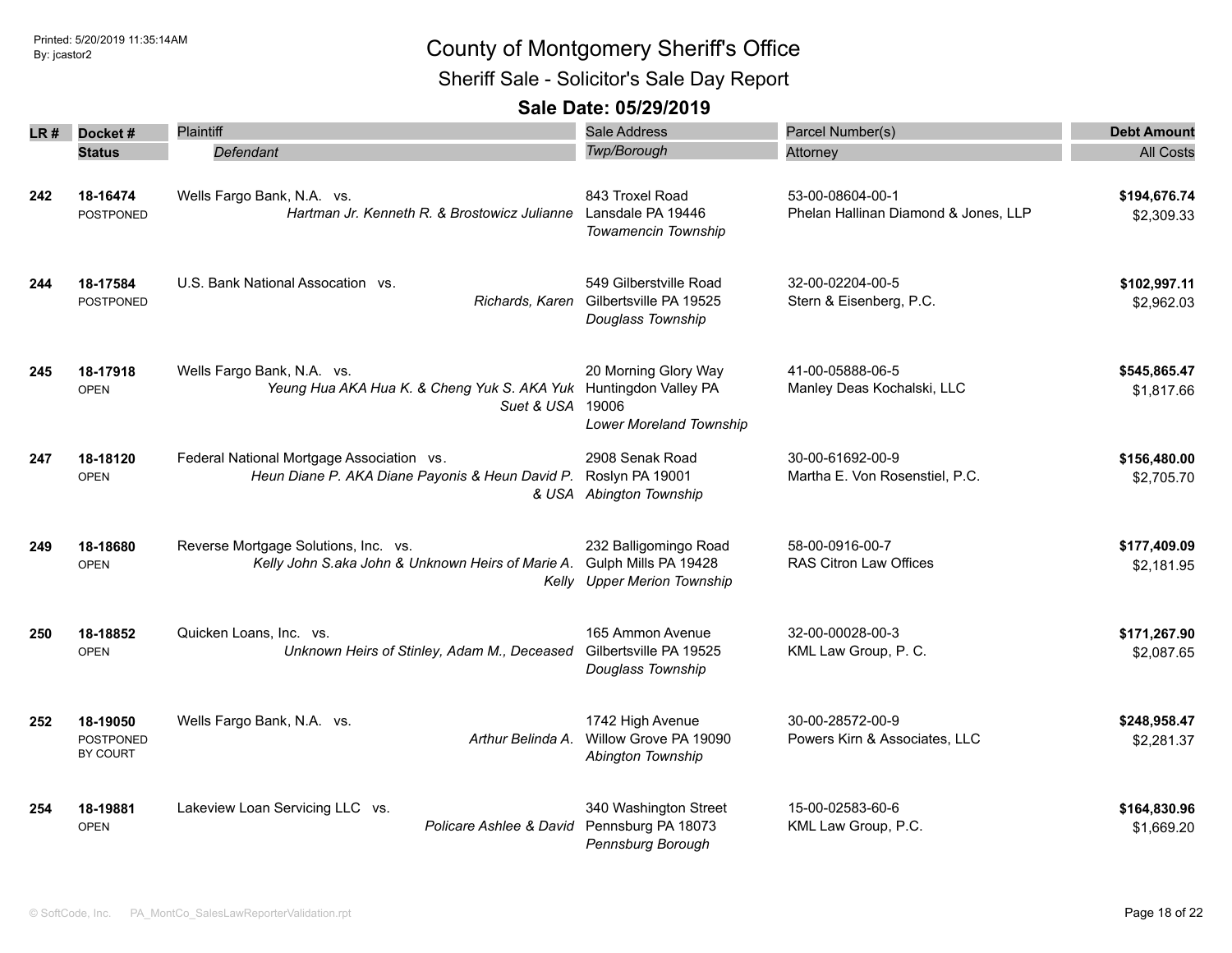Sheriff Sale - Solicitor's Sale Day Report

|     | $LR#$ Docket#    | Plaintiff                                                               | Sale Address                                  | Parcel Number(s)                     | <b>Debt Amount</b> |
|-----|------------------|-------------------------------------------------------------------------|-----------------------------------------------|--------------------------------------|--------------------|
|     | <b>Status</b>    | Defendant                                                               | Twp/Borough                                   | Attorney                             | <b>All Costs</b>   |
|     |                  |                                                                         |                                               |                                      |                    |
| 256 | 18-19977         | Hatboro Federal Savings vs.                                             | 15 Fulmor Avenue                              | 08-00-01921-00-6                     | \$190,517.25       |
|     | <b>OPEN</b>      |                                                                         | George William C. Hatboro PA 19040            | Timoney Knox, LLP                    | \$2,119.51         |
|     |                  |                                                                         | Hatboro Borough                               |                                      |                    |
| 257 | 18-20350         | U.S. Bank N.A. vs.                                                      | 1525 Arch Street                              | 13-00-02512-00-4                     | \$201,090.23       |
|     | <b>POSTPONED</b> | Known & Unknown Heirs of the Estate of Augusta P.                       | Norristown PA 19401                           | Stern & Eisenberg, P.C.              | \$2,174.13         |
|     |                  | Quinn a/k/a Augusta P. Reid a/k/a Augusta Reid Quinn Norristown Borough |                                               |                                      |                    |
| 259 | 18-20785         | REDUS ONE, LLC vs.                                                      | 76 Brownstone Drive                           | 33-00-00963-21-9; 39-00-00423-33-7;  | \$32,603,429.39    |
|     | <b>OPEN</b>      | The Cutler Group Inc a/k/a Hudson Palmer Homes                          | 1240 Johnson Ln;2403                          | 33-00-21282-10-5; 49-00-00109-50-8;  | \$8,675.37         |
|     |                  | Inc, Samon Inc, 550 Parsonage Lane LLC & David Cutler                   | Vincent Way;5 Apolla                          | 46-00-00076-01-3; 46-00-00076-33-6   |                    |
|     |                  |                                                                         | Rd; Meadows at Parkview                       | Duane Morris LLP                     |                    |
| 266 | 18-22256         | Dietech Financial LLC vs.                                               | East Norriton/Ambler/Ply<br>340 Cherry Street | 16-00-04768-00-4                     | \$75,516.43        |
|     | <b>OPEN</b>      | Williams David E.                                                       | Pottstown PA 19464                            | KML Law Group, P.C.                  | \$1,536.91         |
|     |                  |                                                                         | Pottstown Borough                             |                                      |                    |
| 267 | 18-22475         | Beneficial Bank vs.                                                     | 403 East Fornance Street                      | 13-00-11912-00-9                     | \$41,223.17        |
|     | <b>POSTPONED</b> | Davis, Devon W. as Adm of The Estate of Grant,                          | Norristown PA 19401                           | Weber Gallagher Simpson Stapleton    | \$1,757.75         |
|     |                  |                                                                         | Hilda M. Miller Norristown Borough            | Fires & Newby, LLP                   |                    |
| 269 | 18-22556         | Stearns Lending, LLC vs.                                                | 95 Fox Hollow Drive                           | 32-00-04076-12-7                     | \$433,194.80       |
|     | <b>POSTPONED</b> | DiMenna Jacqueline E. & Lawson Michael G Sr.                            | Gilbertsville PA 19525<br>Douglass Township   | Stern & Eisenberg, P.C.              | \$1,583.96         |
| 272 | 18-23290         | Branch Banking & Trust Company vs.                                      | 331 Heatherfield Drive                        | 34-00-02634-46-4                     | \$120,851.57       |
|     | <b>OPEN</b>      | Kriebel Richard D. AKA Richard & Laura AKA Laura                        | Souderton PA 18964<br>A. Franconia Township   | McCabe Weisberg & Conway, P.C.       | \$1,924.11         |
| 273 | 18-23500         | Ditech Financial LLC vs.                                                | 361 West Walnut Street                        | 16-00-31408-00-4                     | \$108,265.95       |
|     | <b>OPEN</b>      | O'Brien Patricia I.                                                     | Pottstown PA 19464<br>Pottstown Borouah       | Phelan Hallinan Diamond & Jones, LLP | \$2,177.90         |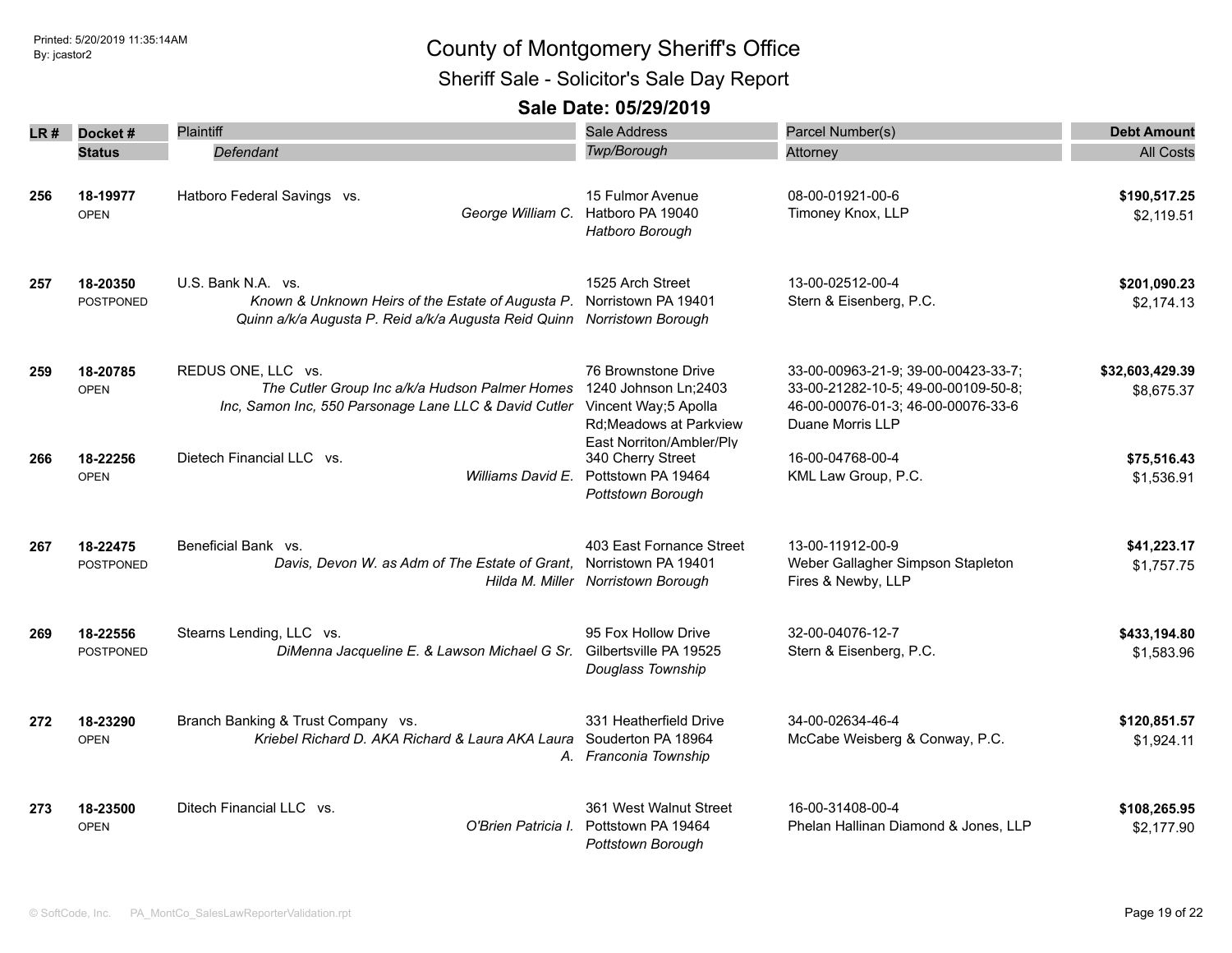Sheriff Sale - Solicitor's Sale Day Report

| LR # | Docket#                 | Plaintiff                                                                                                                                         | Sale Address                                                                    | Parcel Number(s)                                         | <b>Debt Amount</b>         |
|------|-------------------------|---------------------------------------------------------------------------------------------------------------------------------------------------|---------------------------------------------------------------------------------|----------------------------------------------------------|----------------------------|
|      | <b>Status</b>           | Defendant                                                                                                                                         | Twp/Borough                                                                     | Attorney                                                 | <b>All Costs</b>           |
| 276  | 18-23717<br><b>OPEN</b> | Wells Fargo Bank, NA vs.<br>Saylor Keith A. & Nicole M.                                                                                           | 823 Queen Street<br>Pottstown PA 19464<br>Pottstown Borough                     | 16-00-23732-003<br>Phelan Hallinan Diamond & Jones, LLP  | \$116,405.30<br>\$1,881.92 |
| 277  | 18-24377<br><b>OPEN</b> | Key Bank S/B/M First Niagara Bank vs.<br><i>Ferrier Jennifer</i>                                                                                  | 39 A Fruitville Road<br>Pottstown PA 19464<br><b>Limerick Township</b>          | 37-00-00880-00-1<br>KML Law Group, P.C.                  | \$67,895.15<br>\$2,408.83  |
| 278  | 18-24382<br><b>OPEN</b> | Ditech Financial, LLC vs.<br>Katuran II, Stewart AKA Stewart Jenkintown PA 19046                                                                  | 28 North Penn Avenue<br>Rockledge Borough                                       | 18-00-02035-00-8<br>KML Law Group, P.C.                  | \$264,386.05<br>\$1,924.71 |
| 282  | 18-24601<br><b>OPEN</b> | Wells Fargo Bank NA vs.<br>Griffin R Michael AKA R M                                                                                              | 21 East Montgomery<br>Avenue<br>Hatboro PA 19040<br>Hatboro Borough             | 08-00-03925-00-9<br>Phelan Hallinan Diamond & Jones, LLP | \$166,056.69<br>\$1,975.71 |
| 284  | 18-25634<br><b>OPEN</b> | Midfirst Bank vs.<br>Fenerty Angeline M. Administratrix of the Estate of Hatboro PA 19040<br>Thomas B. AKA Thomas B., Jr. (Dec'd) Hatboro Borough | 34 West Lehman Avenue                                                           | 08-00-02977-00-3<br>KML Law Group, P.C.                  | \$287,751.80<br>\$1,997.67 |
| 286  | 18-26282<br><b>OPEN</b> | Deutsche Bank National Trust Company vs.<br>Guirate Kevin                                                                                         | 54 Jefferson Avenue<br>Jeffersonville PA 19403<br><b>West Norriton Township</b> | 63-00-03961-00-8<br>KML Law Group, P.C.                  | \$155,322.82<br>\$3,010.19 |
| 287  | 18-26297<br><b>OPEN</b> | Pennymac Loan Services, LLC vs.<br>Organski Linda                                                                                                 | 620 Haws Avenue<br>Norristown PA 19403<br>Norristown Borough                    | 13-00-15972-00-8<br>Phelan Hallinan Diamond & Jones, LLP | \$141,002.26<br>\$1,883.67 |
| 288  | 18-26403<br><b>OPEN</b> | Ditech Financial LLC vs.<br>Galluzzo William J., Przegon Chana L. & Stephen M.                                                                    | 2020 Canyon Creek Road<br>Gilbertsville PA 19525<br><b>New Hanover Township</b> | 47-00-06145-53-6<br>KML Law Group, P.C.                  | \$305,490.44<br>\$1,797.96 |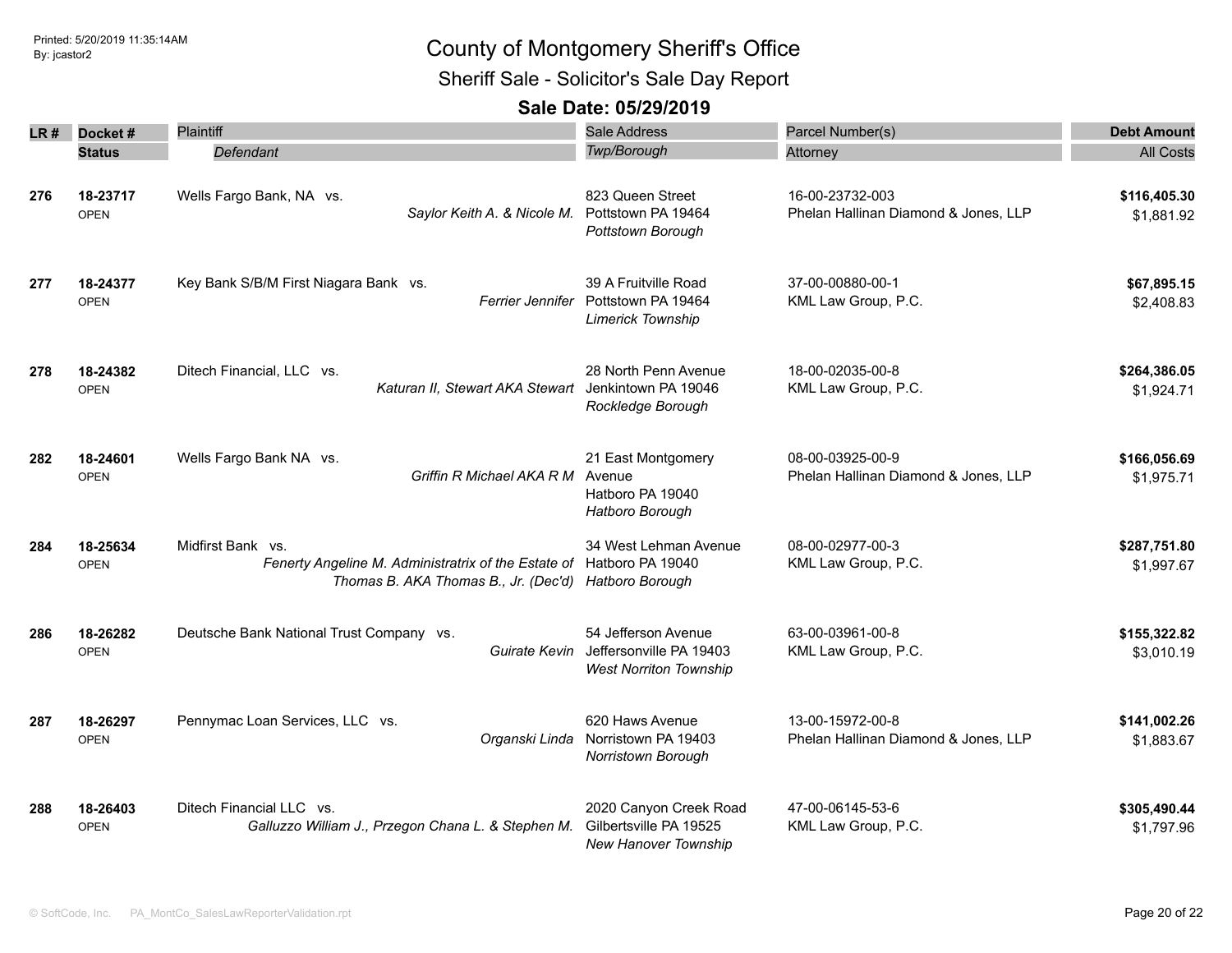Sheriff Sale - Solicitor's Sale Day Report

| LR # | Docket#                      | Plaintiff                                                                                          | Sale Address<br><b>Twp/Borough</b>                                                   | Parcel Number(s)                                                   | <b>Debt Amount</b>         |
|------|------------------------------|----------------------------------------------------------------------------------------------------|--------------------------------------------------------------------------------------|--------------------------------------------------------------------|----------------------------|
|      | <b>Status</b>                | Defendant                                                                                          |                                                                                      | Attorney                                                           | <b>All Costs</b>           |
| 289  | 18-26713<br>POSTPONED        | Wells Fargo Bank, N.A. vs.<br>DeLong Tina as Heir of Delong Philip J. AKA Delong<br>Philip (Dec'd) | 354 North Hanover Street<br>Pottstown PA 19464<br>Pottstown Borough                  | 16-00-12664-00-1<br>Phelan Hallinan Diamond & Jones, LLP           | \$22,618.88<br>\$2,083.04  |
| 290  | 18-26761<br><b>OPEN</b>      | Citizens Bank, N.A. vs.<br><b>Brewington Maurice &amp; Tianna</b>                                  | 1265 Cedars Road<br>Collegeville PA 19426<br>Skippack Township                       | 51-00-00550-00-2<br>McCabe, Weisberg & Conway, LLC                 | \$332,039.36<br>\$2,688.95 |
| 291  | 18-27030<br><b>OPEN</b>      | Ditech Financial LLC vs.<br>Hoult Dawn M.                                                          | 407 Jefferson Street<br>Lansdale PA 19446<br>Lansdale Borough                        | 11-00-08156-00-5<br>Phelan Hallinan Diamond & Jones, LLP           | \$163,421.59<br>\$2,155.89 |
| 292  | 18-27580<br><b>POSTPONED</b> | Deutsche Bank National Trust Company vs.<br>Burbank Jacob D.                                       | 1042 Terrace Lane<br>Pottstown PA 19464<br>Pottstown Borough                         | 16-00-29028-00-8<br>Phelan Hallinan Diamond & Jones, LLP           | \$107,217.69<br>\$1.764.38 |
| 293  | 18-28287<br><b>OPEN</b>      | JP Morgan Chase Bank, National Association vs.<br>White Carol A. AKA McCoy Carol A.                | 1076 Oakdale Drive<br>Pottstown PA 19464<br>Lower Pottsgrove Township                | 42-00-03231-19-2<br>Phelan Hallinan Diamond & Jones, LLP           | \$220,163.93<br>\$2,004.68 |
| 295  | 18-28985<br><b>OPEN</b>      | Carrington Mortgage Services, LLC vs.<br>Tronoski Jacqueline E.                                    | 308 Winterfall Avenue<br>Norristown PA 19403<br><b>West Norriton Township</b>        | 63-00-09662-30-1<br>Richard M. Squire & Associates, LLC            | \$180,750.65<br>\$2,284.47 |
| 296  | 18-28995<br><b>OPEN</b>      | Wells Fargo Bank, NA vs.<br>Weiss Joseph E.                                                        | 83 West 5th Street<br>a/k/a 83 West Fifth<br>Pottstown PA 19464<br>Pottstown Borough | 16-00-09620-00-3<br>Phelan Hallinan Diamond & Jones,<br><b>LLP</b> | \$114,566.08<br>\$1,718.99 |
| 297  | 18-29039<br><b>OPEN</b>      | Federal National Mortgage Association ("Fannie Mae")<br>VS.<br>Rooney Eric                         | 32 Quail Drive South<br>Phoenixville PA 19460<br><b>Upper Providence</b><br>Township | 61-00-03568-27-5<br>Martha E. Von Rosenstiel, P.C.                 | \$354,587.68<br>\$1,988.37 |